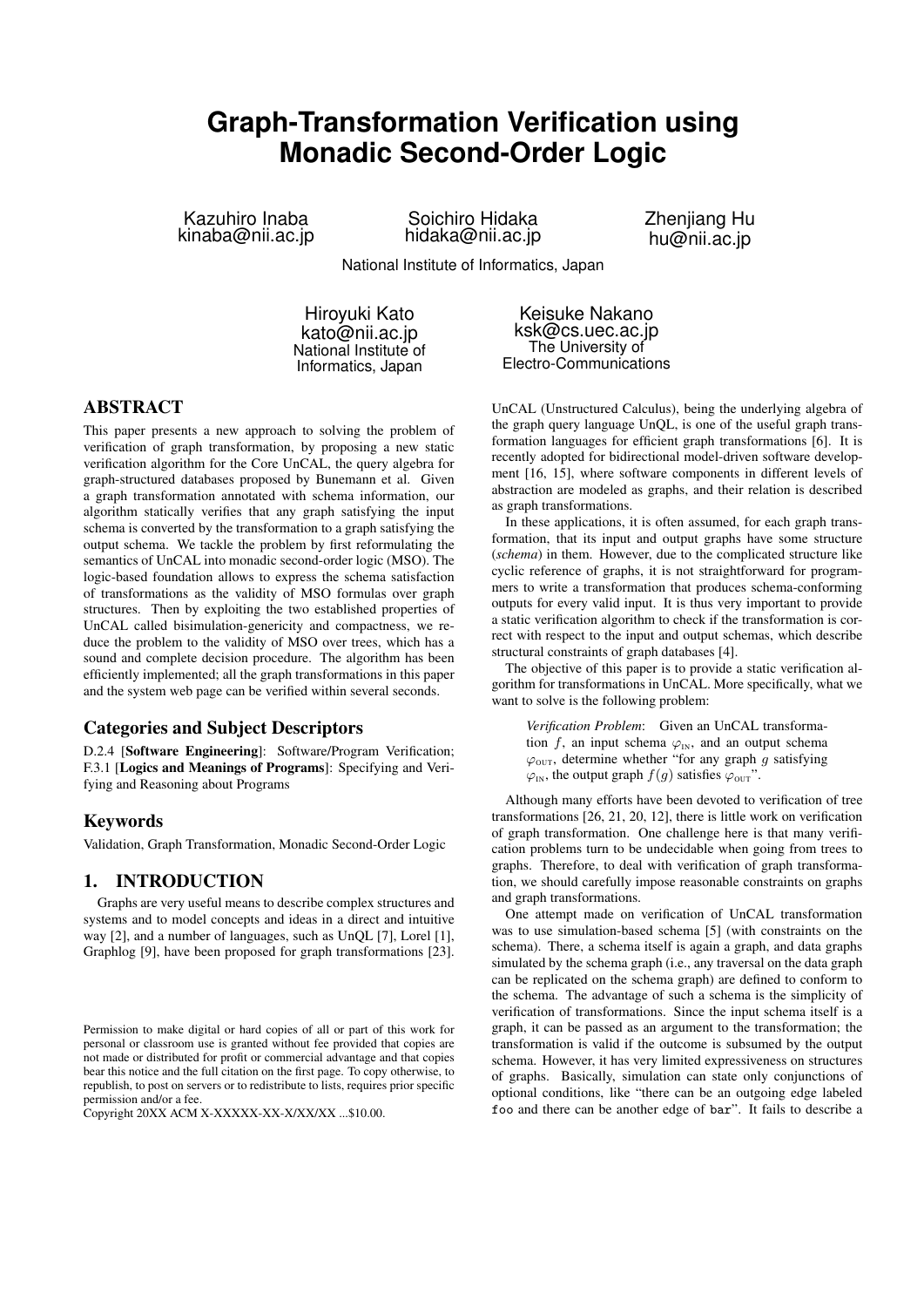condition such as, "under the contact edge, we must have either phone edge or mail edge, but not both". Such "either one of" feature is, however, crucial for writing structural constraints; it can be seen in all the standard XML schema languages [11, 29, 8] or in metamodeling language [3].

In this paper we propose a new approach to the verification problem based on the two important characteristics of UnCAL, *bisimulation-equivalence* of graphs and *structured recursion*, where a graph transformation in the Core UnCAL can be automatically checked against a schema in the powerful monadic second order logic (MSO). Our verification system enjoys the following features.

- *•* Our verification system is *powerful*. First, it allows graph schemas to be described in terms of MSO. MSO has exactly the power of expressing regular languages [24], being widely used as a schema language for XMLs and graphs. The structural constraints expressible by commonly used graph schema language KM3 [19] is just in this category. Second, it accepts any graph transformation defined in terms of type-annotated Core UnCAL so that all the types can be fully checked.
- *•* Our verification system is *fully automatic and decidable*. We propose an automatic algorithm that can map the typeannotated Core UnCAL to an MSO-definable graph transduction [10], and show that verification of such the MSO property on graphs can be reduced to that on infinite trees, which is decidable. In particular, if the graph transformation is *compact* [7], the problem can be reduced to verification on finite trees.

In addition, thanks to the property that the inverse image of an MSO-definable set of graphs under an MSO-definable transduction is MSO-definable, validity of the transformation can be checked by the input-side subsumption. This makes it possible to generate a more understandable *counterexample with respect to the input* rather than on the output, which is in sharp contrast to the simulation-based approach [5].

*•* Our verification system is *efficient and practical* especially for *compact* [7] transformations. As not only schemas but also transformations can be described by MSO formula, and verification of graph transformation in UnCAL can be efficiently implemented<sup>1</sup> with MONA [14] MSO solver. In fact, all the examples in this paper can be verified by our system within several seconds.

The paper is structured as follows. In Section 2, we give an overview of our approach with an example for showing the taste how our verification works. In Section 3, we explain the graph data-model and transformation of Core UnCAL. In Section 4, we introduce MSO, and their usage as schema language. Section 5 is the main technical part, which shows how to translate Core Un-CAL programs to MSO formula. Then in Section 6 we discuss two theorems that ensures the decidability of the generated MSO formulas. Section 7 compares the present paper by related work, and Section 8 concludes.

# 2. OVERVIEW

Before proceeding with the technical details, let us demonstrate through several examples to show a very informal overview how our verification works.

# 2.1 A Simple Example

Consider the friend graph \$*db* in Figure 1(a), which consists of a set of members, each member having a name, a contact information (either mail or phone), and a set of friends. The structure of this graph can be described by the following schema definition:

```
type Members = { mem : Person }
type Person = {
 name : Data,
 contact : MailOrPhone,
 friend : Person }
type MailOrPhone = Mail | Phone
type Mail = { mail : Data }
type Phone = { phone : Data }
```
Now suppose that we want to transform this graph by renaming mem to member, friend to knows, and flattening the contact information. This transformation can be described as *flatten* (*rename*(\$*db*)) where *flatten* and *rename* can be defined by structured recursions as follows.

$$
\begin{array}{rl} \textit{rename} = & \mathbf{rec}(\lambda(\$L_1, \$G_1).\\ &\qquad \& 1 := \mathbf{if} \$L_1 = \texttt{mem} \text{ then } \{\texttt{member} : \& 1\} \\ & \qquad \qquad \text{else if } \$L_1 = \texttt{friend} \text{ then } \{\texttt{knows} : \& 1\} \\ & \qquad \qquad \text{else } \{\$L_1 : \& 1\}) \\ & \qquad \qquad \text{free}(\lambda(\$L_1, \$G_1).\\ & \qquad \qquad \& 1 := \mathbf{if} \,\$L_1 = \texttt{contact} \text{ then } \$G_1 \\ & \qquad \qquad \text{else } \{\$L_1 : \& 1\}) \end{array}
$$

Now our verifier can check that the above transformation is correct in the sense that if the input is Member, the output will always produce the graph meeting the following structure:

```
type Members2 = {member:Person2}
type Person2 = PM | PP
type PM={name:Data, mail:Data, knows:Person2}
type PP={name:Data, phone:Data, knows:Person2}
```
# 2.2 An Example of Verification Procedure

Our second example is to transform the friend graph to a friendpair graph with the following structure:

**type** Pair = { fst: Person, snd: Person } **type** Pairs = { pair: Pair }

For instance, the graph structured data in Figure 1(a) is transformed to the table-like structure in Figure 1(b).

To make sure this transformation does generate a structure that we intuitively expect, we annotate schema information to the Un-CAL code. By using this schema, we describe the expected type of each graph-variable and a return-expression of the **rec** recursion as follows, where input schema  $\varphi_{IN}$  corresponds to Members, and output schema  $\varphi_{\text{OUT}}$  corresponds to Pairs.

$$
\begin{aligned}\n\text{rec}(\lambda(\$L_1, \$G_1).\n\end{aligned}
$$
\n
$$
\begin{aligned}\n\text{c}_1 :: \text{Pairs} &:= \text{if } \$L_1 = \text{mem then} \\
\text{rec}(\lambda(\$L_2, \$G_2).\n\end{aligned}
$$
\n
$$
\begin{aligned}\n\text{c}_1 :: \text{Pairs} &:= \text{if } \$L_2 = \text{friend then} \\
\{\text{pair} : \{\text{fst} : \$G_1 :: \text{Person}, \text{snd} : \$G_2 :: \text{Person}\} \} \\
\text{else } \{\}\n\end{aligned}
$$
\n
$$
)(\$G_1)
$$

**else** *{}* )(\$*db* :: Members) :: Pairs

<sup>1</sup>The implementation is available at http://www.biglab. org.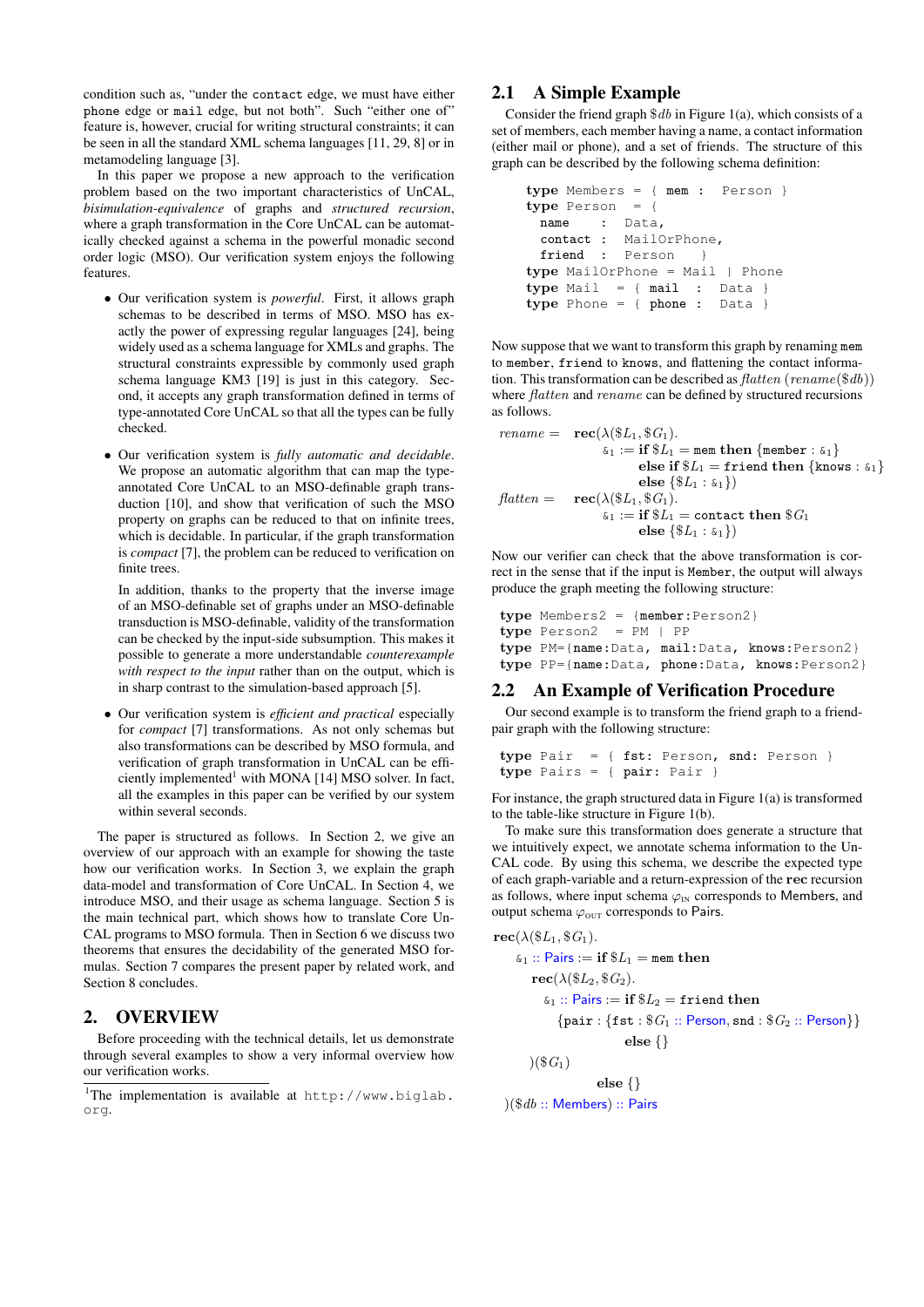

Figure 1: Example Graph Data

Then what the verifier confirms are: (1) under the assumption \$*db* conforms to the type Members, the node bound to \$*G*<sup>1</sup> during recursion always conforms to the type Person, (2) under the assumption  $$G_1$  conforms to the type Person, the node bound to  $$G_2$  during recursion always conforms to the type Person, (3) under the assumption  $G_1$  and  $G_2$  conforms to the type Person, the inner most recursion returns a graph conforming to Pairs for each edge, (4) under the assumption that the inner recursion returns Pairs graphs, the outer recursion returns Pairs, and (5) the whole expression evaluates to a Pairs graph. Our verifier is sound, that is, if the verifier answers that all the above conditions hold, then it does hold. Also it is complete in the sense that if it says the conditions may be broken, then there indeed is a concrete assignment of graphs to variables that breaks the conditions. In such a case, our verifier emits an instance of a counter-example variable assignment that does break the conditions imposed by output schemas. For instance, if we forgot to write the generation of an edge *{*pair : *· · · }*, the verifier reports an error with a counter-example. In this case, any input graph can be a counter-example. But the following example more appreciates the power of our contribution: the transformation extracts contact information, assuming it only has Mail information, the verifier report the counter-example of the input having Phone.

 $\text{rec}(\lambda(\$L_1, \$G_1).$  $\&S_1$  :: Pairs := if  $\$L_1$  = mem then  $\text{rec}(\lambda(\$L_2, \$G_2).$  $\&_1 ::$  Pairs := if  $$L_2 =$  contact then  $G_2 ::$  Mail **else** *{}*)(\$*G*1) **else** *{}*)(\$*db* :: Members) :: Mail

The check is carried out in the following three steps. Firstly, the schema is converted to a logic formula (more specifically, a formula of MSO logic) that exactly stats the conditions that are imposed by the schema.

Secondly, the annotated UnCAL transformation is converted into a set of MSO formulas describing the transformation. For instance, from the root node of the formula, the following is the excerpt of the set of formulas generated.

$$
\begin{array}{l} \mathbf{edge}_{\mathtt{pair},3,4,5}(x,y,z):=\newline\exists^{f}v,e,u.(x=y=z=e\land\mathbf{edge}_{\mathtt{friend},1,1,1}(v,e,u))\\ \mathbf{edge}_{\mathtt{fst},5,6,1}(x,y,z):=\newline\exists^{f}v,e,u.(x=y=e\land z=\mathbf{root}\land\mathbf{edge}_{\mathtt{friend},1,1,1}(v,e,u))\\ \mathbf{edge}_{\mathtt{end},5,7,2}(x,y,z):=\newline\exists^{f}v,e,u.(x=y=e\land z=\mathbf{root}\land\mathbf{edge}_{\mathtt{friend},1,1,1}(v,e,u))\\ \end{array}
$$

We assign a number (we call *copy-id*) 1 to the graph bound to the variable  $$G_1$  and the number 2 to  $$G_2$  (and 0 to  $$db$ ). The subformula  $\text{edge}_{\text{friend},1,1,1}(v, e, u)$  asserts that *v* and *u* are nodes of copy-id 1, and *e* is an edge with label friend connecting them. The nodes and edges created by the transformation is also numbered (in this case, we use 3 to 7).

$$
(v,3)\smash{\overset{\text{pair}}{\underset{(e,4)\succ}{\overset{\text{pair}}{\sum}}} (e,5)\smash{\underset{\underset{\text{end}}{\overset{\text{fst}}{\underset{\text{end}}{\sum}}} (u,1)}}
$$

The definition of the predicate  $\text{edge}_{\text{pair},3,4,5}(x, y, z)$ , for example, can be read as follows: "if 1st copy of *e* is an edge of label friend, then (and only then) an edge of label pair is drawn from the 3rd copy of *e* and 5th copy of *e*." This is essentially a complete description of the transformation represented by MSO.

Thirdly, the MSO formulas representing schema conformance is then expanded to a formula that only uses the predicates  $\mathbf{edge}_{\mathbf{pair},k,k,k}(x,y,z)$  arose from the variables, (i.e., *k* is a copyid assigned to a variable, not a generated output). For instance, the type annotation  $\kappa_1$  :: Pairs asserts that the return-value of the body of the recursion must satisfy the schema formula:

isPairs(x) := 
$$
\exists
$$
<sup>s</sup> Pairs.  $\exists$ <sup>s</sup> Person.  $x \in Pairs$   
\n $\land \cdots$   
\n $\land \forall$ <sup>f</sup>  $y \in Pair. \forall$ <sup>f</sup>  $z w. \text{edge}_{\text{fst}}(y, z, w) \rightarrow w \in Person$   
\n $\land \cdots$ ).

Since the body expression generates nodes and edges having the 1st to the 7th copy-id, the formula is instantiated to use  $\mathbf{edge}_{\mathtt{fst},3,4,5}$ etc. instead of the bare  $edge_{fst}$ . The conversion is an inductive expansions of *∀* and *∃* into a finite number of *∧*s and *∨*s, e.g., *∀*<sup>*f*</sup> *x.* $\psi$ (*x*) is converted to  $\forall$ <sup>*f*</sup> *x.* $\psi$ <sub>1</sub>(*x*) *∧ . . . ∧*  $\psi$ <sub>7</sub>(*x*) where  $\psi$ *i* is a result for inductive transformation of the subformula *ψ* assuming that the variable  $x$  points to the  $i$ -th copy entity. After this process, the conditions that need to be verified can be written as a single MSO formula, which is valid on any interpretation of **edge**\_*,*1*,*1*,*<sup>1</sup> if and only if the conditions are always satisfied.

Finally, the validity of the generated MSO formula is checked. Technical problem here is that validity of MSO on graphs is undecidable in general [27]. Fortunately, we can manage the problem by utilizing the property called bisimulation-genericity, which is shared in common for all UnCAL transformations; for bisimulation generic transformations, the validity on graphs can be reduced to the decidable validity on infinite trees [22]. Furthermore, the property called compactness that holds among a certain subset of UnCAL allows to reduce the validity problem to that on finite trees. On finite tree domain, good existing MSO solvers can be exploited for our implementation.

# 3. CORE UNCAL: A GRAPH TRANSFOR-MATION LANGUAGE

We present the target language of our verification technique: a core fragment of UnCAL graph algebra, and recall important aspects of the language (for the detail, see [7]).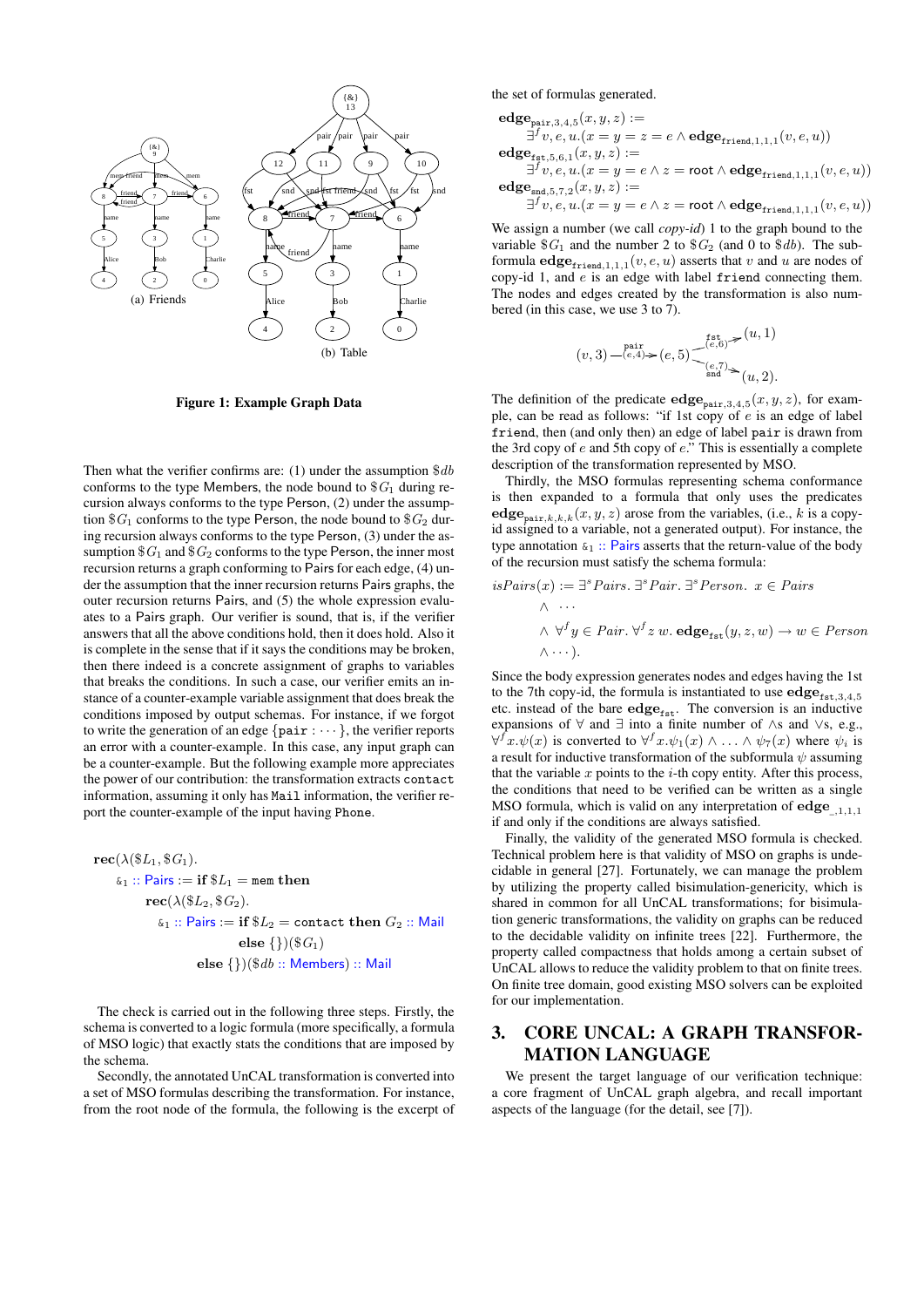# 3.1 Graph Data Model

UnCAL deals with rooted, directed, finite-branching and edgelabeled graphs whose nodes conveying no particular information. We fix the finite set *Label* of labels and the set *Data* of data values throughout the paper. We assume a special label  $\varepsilon \notin Label$ , and denote by  $Label_{\varepsilon}$  the set  $Label \cup {\varepsilon}$ . We usually write the elements of *Label* by typewriter font like a, foo, or name, and write the elements of *Data* as double-quoted strings like "John" or "3.14". A graph  $g = (V, r, E)$  consists of a set *V* of *nodes*, a designated root node  $r \in V$ , and a set *E* of *edges* equipped with three mappings:  $\text{src} : E \to V$ ,  $\text{lab} : E \to \text{Label}_{\varepsilon} \cup \text{Data}$ , and  $dst: E \rightarrow V$ . The mappings src and dst denote the source and the destination node of the edge respectively, and lab denotes the label of the edge. We often write  $(v, l, u)$  to indicate the edge  $e$ with  $\text{dst}(e) = u$ ,  $\text{lab}(e) = l$ , and  $\text{src}(e) = v$ .

UnCAL's graph model has *ε*-edges resembling *ε*-transitions of automata, which work as shortcuts between nodes. Schemas and transformations will be defined to respect this intention of *ε*-edges. For example, the following two graphs are considered to be semantically equivalent.

$$
\sum_{\substack{\epsilon\\ \epsilon\\ \epsilon\rightarrow s}}\sum_{\substack{\epsilon\\ \epsilon\\ \epsilon\\ \epsilon\rightarrow s}}\sum_{\substack{\epsilon\\ \epsilon\\ \epsilon\\ \epsilon}}^{a} \sum_{\substack{\epsilon\\ \epsilon\\ \epsilon\\ \epsilon}}^{a} \sum_{\substack{\epsilon\\ \epsilon\\ \epsilon\\ \epsilon}}^{a} \sum_{\substack{\epsilon\\ \epsilon\\ \epsilon\\ \epsilon}}^{a} \tag{*}
$$

Here, the white circle *◦* denotes the root node of each graph. The reason for using *ε*-edges is to make the transformation language as simple as possible. For instance, we do not need a union operator *τ*<sup>1</sup> *∪ τ*<sup>2</sup> of two edge-sets explicitly, because it can be simulated by a construction of a new node having two outgoing *ε*-edges, as exemplified by the root node of the figure above. We define the set  $E^{-1}(v)$  of *outgoing edges* of a node v as the set of non*ε* edges reachable from *v* by traversing only *ε*-edges. That is,  $e = (v', l, u) \in E \rightarrow (v)$  if and only if  $l \neq \varepsilon$  and there exists a sequence  $v = v_0, v_1, \ldots, v_k = v'$  of nodes with  $(v_i, \varepsilon, v_{i+1}) \in E$ for  $i \geq 0$ .

In addition, two graphs in UnCAL are considered to be equal if they are bisimilar. Graphs  $g_1 = (V_1, r_1, E_1)$  and  $q_2 = (V_2, r_2, E_2)$  are defined to be *bisimilar* and written  $g_1 \equiv g_2$  if there exists a relation (called *(extended-)bisimulation*)  $S \subseteq V_1 \times V_2$  satisfying the following conditions: (1)  $(r_1, r_2) \in S$ , (2) for all  $(v_1, v_2)$  ∈ *S* and  $($ *, l, u*<sub>1</sub> $)$  ∈  $E_1^{\rightarrow}(v_1)$ , there exists *u*<sub>2</sub> such that  $($  *∟*, *l*, *u*<sub>2</sub> $)$   $∈$   $E_2^{\to}(v_2)$  and  $(u_1, u_2)$   $∈$  *S*, and (3) for all  $(v_1, v_2) \in S$  and  $(0, l, u_2) \in E_2^{\rightarrow}(v_2)$ , there exists  $u_1$  such that  $(0, l, u_1) \in E_1^{\rightarrow}(v_1)$  and  $(u_1, u_2) \in S$ . Here \_ is wild-card pattern indicating existence of some element whose particular value is not cared. Intuitive understanding of bisimulation is that unfolding of cycles and duplication of equivalent subgraphs are not distinguished, and unreachable part from the root is ignored. In particular, a rooted graph always has a (possibly infinite) tree bisimilar to it; it is obtained by infinitely unfolding all the cycles and sharings. Note that bisimulation is different from a weaker notion "set of all paths from root is equal".

$$
\bigcirc^{\frac{a}{2}}_{b}\equiv \bigcirc^{\frac{a}{2}}\bigcirc^{\frac{b}{2}}_{\frac{a}{2}}\bigcirc^{\frac{b}{2}}_{\frac{a}{2}}\equiv \bigcirc^{\frac{b}{2}}\bigcirc^{\frac{b}{2}}_{\frac{a}{2}}\bigcirc^{\frac{b}{2}}_{\frac{b}{2}}\left(\begin{array}{c}a\\b\end{array}\right)
$$

Benefits of exploiting bisimulation rather than isomorphism in the semantics are throughly discussed in [7] and not repeated here.

#### 3.2 Core UnCAL

We define Core UnCAL, a subset of UnCAL graph algebra. The syntax is shown in Fig. 2. In addition, we syntactically restrict the

uses of markers &*i*. Markers do not occur globally nor directly in the argument expression  $\tau$  in an expression  $\mathbf{rec}(\cdots)(\tau)$ ; they can only appear in the body expressions of **rec**s.

The relationship between the Core UnCAL and the full UnCAL resembles that of the Core XPath [13] and XPath XML Query Language. That is, manipulation of the data values (comparison with data-values  $\$l = "\text{John}"$  or  $\$l_1 = \$l_2$  in the if-expressions, and operations on labels such as  $\{\ulcorner \text{foo} \urcorner + \$l : \{\}\}\$  are prohibited in Core UnCAL. Also, we have simplified the use of markers (they can only be used for connecting **rec** bodies), but this is just a syntactic difference. All the UnCAL expressions compiled from its front-end language UnQL satisfies the syntactic condition. Except the restrictions, the full computational power of UnCAL is also available in Core UnCAL.

We hope the intuition of the most of the constructs is clear. Node construction expression  $\{l_1 : \tau_1, \ldots, l_n : \tau_n\}$  creates a fresh node *v* and edges  $\{(v, l_1, r_1), \ldots, (v, l_n, r_n)\}$  where  $r_i$  is the root node of the graph obtained by evaluating the expression  $\tau_i$ . Variable reference and conditional branch is defined as usual. The isEmpty Boolean expression returns true if and only if the passed node has no outgoing edge. The output marker expression  $\epsilon_i$  is used only in the body of **rec** expressions as explained below. The distinct feature of UnCAL is that basically all graph manipulations are expressed in terms of one unified and powerful construct called *structural recursion*, expressed by the **rec**(*. . .*) expression.

#### *3.2.1 Structural Recursion*

Let us first explain the structural recursion in intuitive fashion by using a union operator *∪* for two graphs temporally for the sake of explanation. A function *f* on graphs is called a structural recursion if it is defined by the following equations  $2$ 

$$
f(\{\}) = \{\}f(\{\$l : \$g\}) = \omega(\$l, \$g) \odot f(\$g) f(\{\$l_1 : \$g_1\} \cup ... \cup \{\$l_n : \$g_n\}) = f(\{\$l_1 : \$g_1\}) \cup ... \cup f(\{\$l_n : \$g_n\}) ,
$$

where  $\odot$  is a given binary operator and the term  $\omega(\$l, \$g)$  does not contain recursive calls to *f*. Different choices of *⊙* define different functions. Since the first and the third equations are common in all structural recursions, we may omit them and simplify the above definition as:

$$
\mathbf{sfun} \ f(\{\$l : \$g\}) = \omega(\$l, \$g) \odot f(\$g).
$$

As a simple example, we may use the following structural recursion to replace all edges labeled a by d and delete the edges labeled c for an input graph.

$$
\begin{array}{rcl}\n\textbf{sfun} & a2d\_xc(\{\$l : \$g\}) & = & \textbf{if } \$l = \textbf{a} \textbf{ then } \{\texttt{d} : a2d\_xc(\$g)\} \\
& \textbf{else if } \$l = \textbf{c} \textbf{ then } a2d\_xc(\$g) \\
& \textbf{else } \{\$l : a2d\_xc(\$g)\}\n\end{array}
$$

The recursion **sfun**  $f \{\$l : \$g\} = \omega(\$l, \$g) \odot f(\$g)$  is represented in Core UnCAL by

$$
\mathbf{rec}(\lambda(\$l,\$g).(\&1:=\omega(\$l,\$g)\odot\&1).
$$

For example, the structural recursive function *a*2*d*\_*xc* shown in the

<sup>&</sup>lt;sup>2</sup>Informally, the meaning of this definition can be considered to be a fixed point (though may not necessarily unique) over the graph, which is again defined by a set of equations using the three constructors *{}*, :, and *∪*. For instance, the graph marked with (*∗*) in Section 3.1 can be considered to be the fixed point of the following equations:  $G_{\text{root}} = {\mathbf{a} : G_1, \mathbf{b} : G_1}, \mathbf{c} : {\mathbf{e} : \{\}}$  and  $G_1 = \{d : \{\}\}\$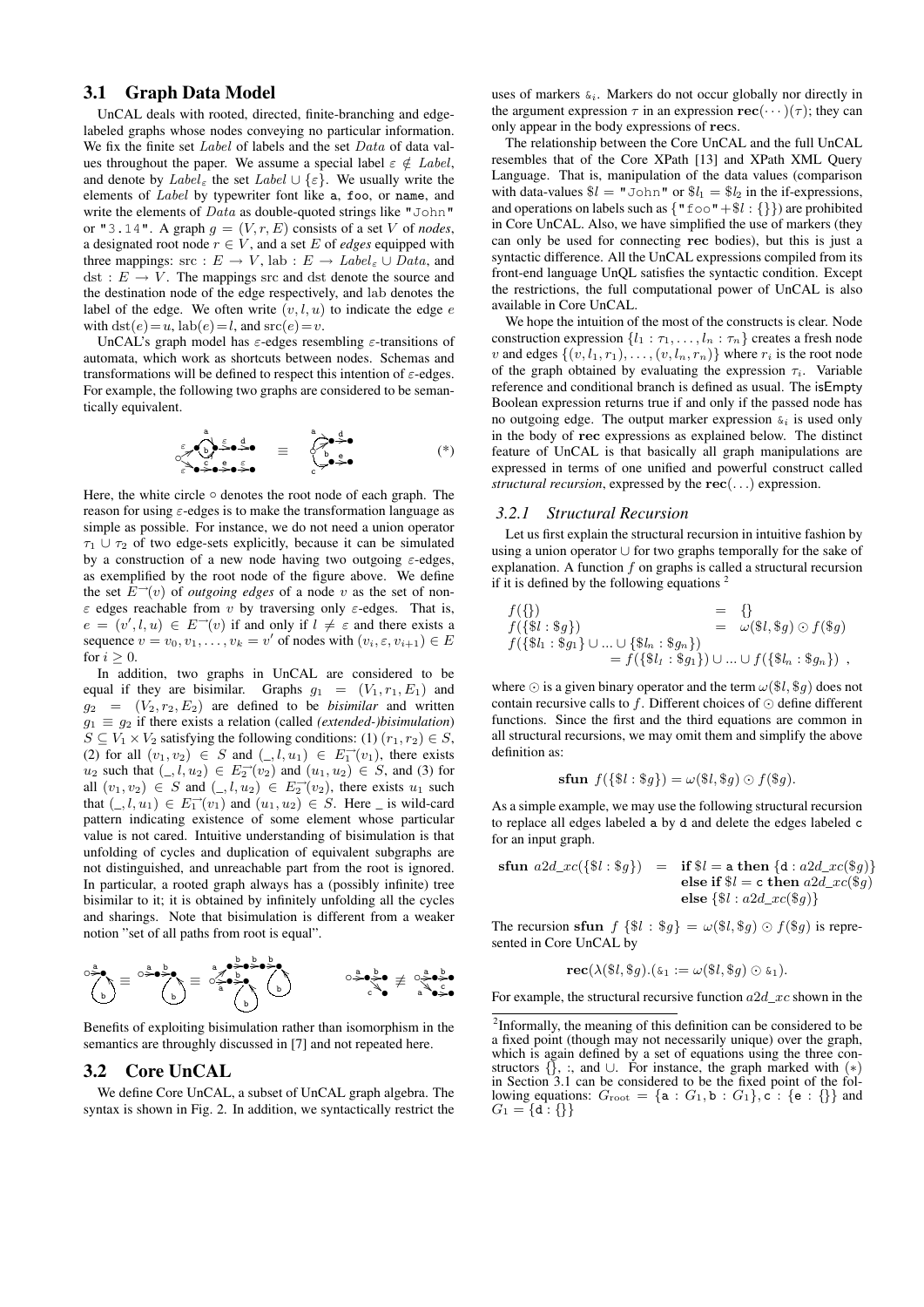$\ldots = \{l : \tau, \ldots, l : \tau\}$  node with edges *|* \$*g* variable reference  $\overrightarrow{if}$  *b* **then**  $\tau$  **else**  $\tau$  conditional *|* &*<sup>i</sup>* output marker  $\begin{array}{lll}\n\text{rec}(\lambda(\$l, \$g)). & \text{sn} := \tau, \ldots, \text{sn} := \tau)(\tau) & \text{structural recursion} \\
\text{label variable reference} \end{array}$ *l* ::= \$*l* label variable reference *|* a label (a *∈ Label <sup>ε</sup> ∪ Data*) *b* ::=  $$l = a$ <br> **c** is Empty(\$q) is interesting a  $\in$  *Label*<br> **comparison a**  $\in$  *Label*<br> **comparison a**  $\in$  *Label*  $e$  imptiness checking<br>logical connectives.  $\boldsymbol{b}$  and  $\boldsymbol{b}$  |  $\boldsymbol{b}$  or  $\boldsymbol{b}$  | not  $\boldsymbol{b}$ 

Figure 2: Core UnCAL Language

$$
v_f = \{x, y, \ldots\}
$$
  
\n
$$
t_f := v_f \mid \text{root}
$$
  
\n
$$
v_s = \{X, Y, \ldots\}
$$
  
\n
$$
t_s ::= v_s \mid t_s \cup t_s \mid t_s \cap t_s \mid \emptyset
$$
  
\n
$$
\varphi ::= \text{true} \mid \text{false}
$$
  
\n
$$
\varphi \mid \varphi \lor \varphi \mid \varphi \land \varphi \mid \varphi \rightarrow \varphi \mid \varphi \leftrightarrow \varphi
$$

$$
\begin{array}{c}\n\begin{array}{c}\n\neg \varphi \mid \varphi \lor \varphi \mid \varphi \land \varphi \mid \varphi \rightarrow \varphi \mid \varphi \leftrightarrow \\
t_f = t_f \mid t_s = t_s \mid t_f \in t_s \mid t_s \subseteq t_s \\
\exists^f v_f \cdot \varphi \mid \forall^f v_f \cdot \varphi \mid \exists^s v_s \cdot \varphi \mid \forall^s v_s \cdot \varphi \\
\text{vert}(t_f) \mid \textbf{edge}_t(t_f, t_f, t_f)\n\end{array}\n\end{array}
$$

#### Figure 3: Syntax of Monadic Second-Order Logic

above is represented by

 $rec(\lambda(\text{$\frac{6}{6}l, \text{$\frac{6}{3}g$}) \cdot \text{$\frac{6}{6}1$} := \text{if } \text{$\frac{6}{6}l = \text{a} \text{ then } \text{$\frac{6}{6}l \cdot \text{$\frac{6}{6}1$}$ **else if**  $l = c$  **then**  ${c : \&_1}$ **else** *{*\$*l* : &1*}*).

Let us explain by an example. Up to bisimulation, the following UnCAL expression *abab*

$$
\mathbf{rec}(\lambda(\$l, \$g). \ \mathbf{\& }_1 := \{ \mathtt{a} : \mathbf{\& }_2 \}, \ \mathbf{\& }_2 := \{ \mathtt{b} : \mathbf{\& }_1 \})(\$db)
$$

changes all edges of even distance from the root node to a, and odd distance edges to b. Here, \$*db* is a designated variable referring to the input graph and  $\tau(g)$  for any UnCAL expression  $\tau$  should be read as "evaluate  $\tau$  under the environment  $\{\$db \mapsto q\}$ ".

$$
abab\big(\circ \underbrace{\stackrel{\mathsf{c}}{\diamond} \bullet \stackrel{\mathsf{d}}{\diamond}}_{\mathsf{e}}\big)\quad \equiv\quad \circ \underbrace{\stackrel{\mathsf{a}}{\diamond} \bullet \stackrel{\mathsf{b}}{\diamond} \bullet \stackrel{\mathsf{a}}{\diamond} \bullet \stackrel{\mathsf{b}}{\diamond} \bullet \stackrel{\mathsf{a}}{\diamond}}
$$

Note that in our Core UnCAL,  $\&i_1$  always corresponds to the defined function.

As we have mentioned in the explanation of the graph data model, the semantics of UnCAL is carefully designed to treat bisimilar graphs equally. Indeed, it is proved that all UnCAL transformations are bisimulation-generic (Proposition 4 of [7]), that is, for any  $g \equiv g'$ , we have  $f(g) \equiv f(g')$ .

#### 4. GRAPH SCHEMA IN MSO

We employ powerful monadic second-order logic (MSO) to describe a graph schema which specifies structural constrains of graphs. MSO is first-order logic extended with set quantification. It has exactly the power of expressing regular tree languages [24], being widely used as a schema language for XMLs and graphs.

The syntax of the formula of MSO over edge-labeled graph structure is shown in Fig. 3. We adopt a variant of MSO which

| $\it Schema$ | $ ::= \quad Decl \cdots Decl$                               |
|--------------|-------------------------------------------------------------|
| Decl         | $\mathcal{L} := \text{type } Name = \{Edge, \ldots, Edge\}$ |
|              | type $Name = \{Edge, \ldots, Edge, *\}$                     |
| Edge         | $\therefore$ Label : Type                                   |
| Type         | $ ::=$ $Name$   Data<br>$Type \perp Type$                   |

Figure 4: Graph Schema Language *GS*

is used to describe so called (2*,* 2)*-definable MSO transductions* of Courcelle [10], with customizations to adjust for our purpose, namely adding the root constant and making edge predicates edge<sub>*l*</sub> inspect labels. For a graph  $g = (V, r, E)$  and an environment  $\Gamma$  that maps first-order variables to  $V \cup E$  and second-order variables to subsets of  $V \cup E$ , the entailment relation  $g, \Gamma \models \varphi$ is defined. We present the definition of the two graph-specific primitives:

| $g, \Gamma \models \mathbf{vert}(t)$ | if $\Gamma(t) \in V$                                                                                      |
|--------------------------------------|-----------------------------------------------------------------------------------------------------------|
|                                      | $g, \Gamma \models \mathbf{edge}_l(t_1, t_2, t_3)$ if $\Gamma(t_2) = (\Gamma(t_1), l, \Gamma(t_3)) \in E$ |

where  $\Gamma$  is extended as  $\Gamma$ (**root**) = *r*. The other entailment relations follow the standard definition. We write  $g \models \varphi$  when  $g, \Gamma \models \varphi$ holds for the empty environment Γ. Note that UnCAL's semantics is defined up to bisimulation as explained in Section 3. MSO formulas that distinguish bisimilar graphs are not suitable for describing properties of UnCAL graphs. We say that a closed MSO formula  $\varphi$  is *bisimulation-generic*, if  $g \equiv g'$  implies  $g \models \varphi$  iff  $g' \vDash \varphi$ .

An MSO formula  $\varphi$  with one free variable can be regarded as a graph schema. For a graph  $g = (V, r, E)$  and a given formula  $\varphi$ with one free variable *x*, we can say that *g* conforms to  $\varphi$  when  $g, x \mapsto r \vDash \varphi$  holds. We define the bisimulation genericity of schemas in a way similar to closed formulas. We say that an MSO formula  $\varphi$  with one free variable *x* is bisimulation-generic if  $g \equiv g'$ implies  $g, x \mapsto v \models \varphi$  iff  $g', x \mapsto v' \models \varphi$  for any nodes *v* in *g* and  $v'$  in  $g'$  where  $v$  and  $v'$  are bisimilar. In the rest of the paper, by schema we mean a bisimulation-generic MSO formula with one free variable.

Adopting MSO formula as a front-end language of graph schemas may not be a good choice, however. In particular, it may be difficult to write correctly MSO formula while making sure its bisimulation genericity. It would be better to provide a graph schema language which is inherently bisimulation-generic and which can be automatically translated into MSO formula. As an example, the schema language *GS* in Fig. 4 fulfills the requirements. Its concrete semantics and its translation to MSO formula can be found in [17]. For instance, the graph schema Members presented in Section 2 is written in *GS*, and can be systematically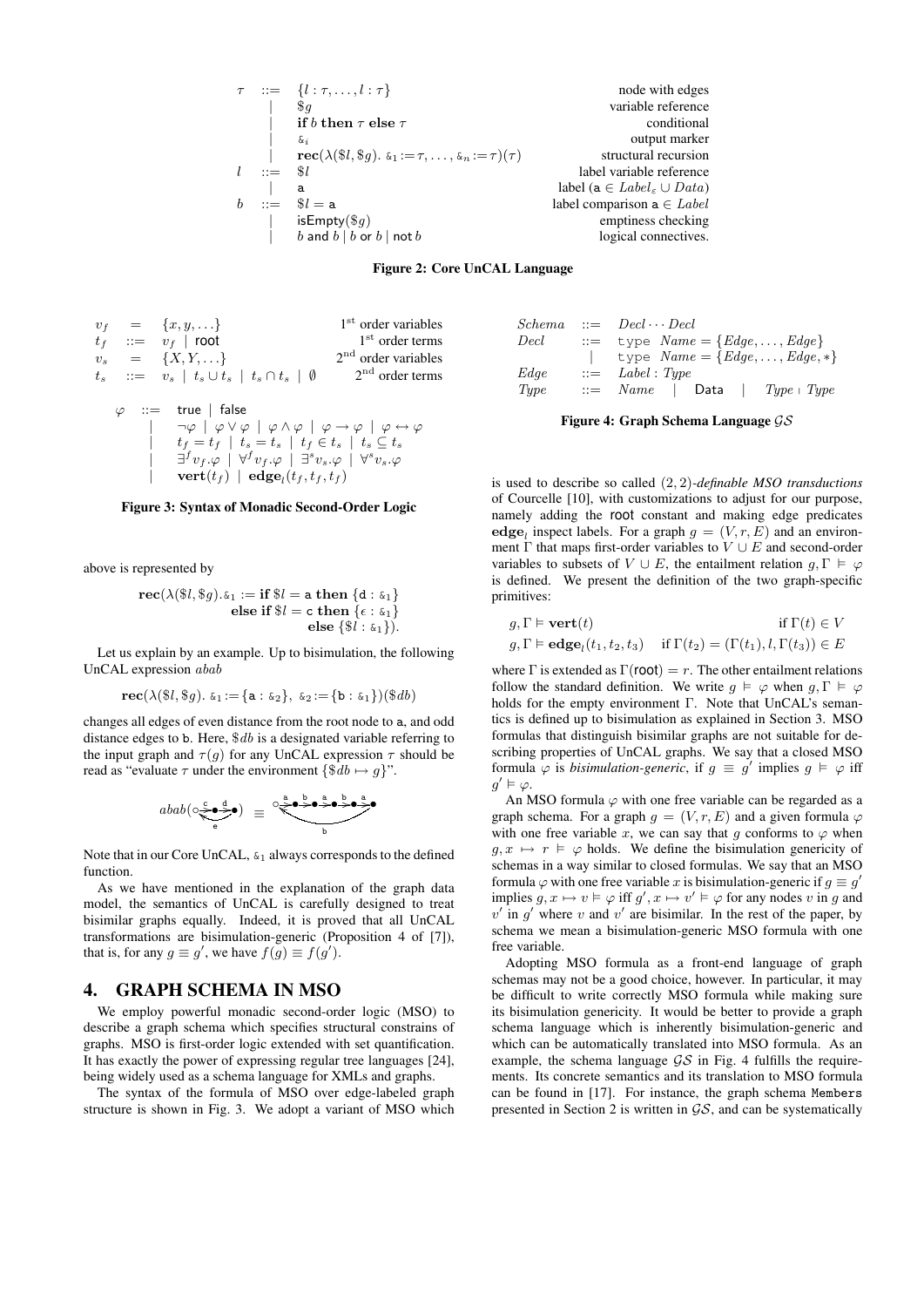translated into the following bisimulation-generic MSO formula:

$$
\exists^{s} X_{\text{Members}}.\exists^{s} X_{\text{Person}}.\exists^{s} X_{\text{MailOrPhone}}.\exists^{s} X_{\text{Mail}}.\exists^{s} X_{\text{Phone}}.
$$
\n
$$
\text{root} \in X_{\text{Members}} \land
$$
\n
$$
\forall^{f} v.\text{vert}(v) \rightarrow
$$
\n
$$
v \in X_{\text{Members}} \rightarrow \varphi_{\text{Members}}(v) \land
$$
\n
$$
v \in X_{\text{Person}} \rightarrow \varphi_{\text{Person}}(v) \land
$$
\n
$$
v \in X_{\text{MailOrPhone}} \rightarrow \varphi_{\text{MailOrPhone}}(v) \land
$$
\n
$$
v \in X_{\text{Mail}} \rightarrow \varphi_{\text{Mail}}(v) \land
$$
\n
$$
v \in X_{\text{Phone}} \rightarrow \varphi_{\text{Phone}}(v)
$$

where each formula  $\phi_S(v)$  with a schema name *S* is defined using its declaration. For example, the formula  $\varphi_{\text{Members}}(v)$  is given by

$$
\begin{aligned} \exists^s O. \ e\_out(v, O) \land \\ \forall^f e. \ e \in O \land \neg \mathbf{vert}(e) \rightarrow \\ \exists^f x. \ \exists^f y. \ \mathbf{edge}_{\mathtt{mem}}(x, e, y) \land y \in X_{\mathtt{Person}} \end{aligned}
$$

Here,  $e\_out(v, O)$  is a predicate for checking if *O* is a set of non- $\varepsilon$ edges reachable from *v* by traversing only *ε*-edges, which is implemented in a standard technique for representing transitive closures in MSO.

Note that *GS* is just an example of a front-end schema language. The results in the following sections are not specific to *GS*. It is applicable to any schemas representable in MSO.

# 5. CORE UNCAL IN MSO

In our verification method, not only schemas but also transformations are represented by MSO. Then, we combine the MSO formulas for transformations with those for schemas into a single MSO formula, whose validity is equivalent to the correctness of the transformation with respect to the schemas.

The difficulty here is how to map the structural recursion of Un-CAL that iteratively walks through graphs to an MSO formula that declaratively represents a relationship between input and output graphs. This problem is addressed by exploiting an alternative semantics called *bulk semantics* of UnCAL [7], which more fits to logical formulation, and known to be equivalent to the usual recursive semantics.

Another challenge comes from the fact that MSO-definable transduction intentionally has been restricted its expressiveness to keep many important properties decidable. Not all Core Un-CAL expressions can be translated into such a restricted class of MSO-definable transductions for the reason mentioned later. To avoid the problem and give a terminating decision procedure, we ask programmers to add several annotations on UnCAL, which provides schema information on intermediate result graphs. The annotations should be put on certain subexpressions.

This section first introduces the formalism to specify transformations in terms of MSO formula, and then shows how such formulas can be constructed from Core UnCAL.

#### 5.1 MSO-Definable Graph Transduction

We basically adopt the formalism in [10] called *MSO-definable transduction* for specifying graph transformations in MSO. We, however, slightly generalize the formalism to what we call *MSOdefinable transduction system* in order to give a simpler translation from UnCAL and an easier treatment of annotations.

*Definition 1. MSO-definable transduction system* is a tuple  $M = (I, S, D_v, D_e)$  where *I* is a finite set called the set of *copy-id*s, *S* a nonempty subset of *I* called the *input* *set*,  $D_v$  a partial mapping that maps each  $i \in I \setminus S$  to an *extended*-formula **vert**<sub>*i*</sub>(y), and  $D_e$  a partial mapping that maps each  $(l, i, j, k) \in Label_{\varepsilon} \times (I^3 \setminus S^3)$  to an extended-formula  $\textbf{edge}_{l,i,j,k}(x, y, z)$ . Here, extended-formula is an MSO formula that has  $\textbf{vert}_i(x)$  and  $\textbf{edge}_{i,i,j,k}(x,y,z)$  for  $i,j,k \in I$  and  $l \in Label_{\varepsilon}$  as primitives, instead of **vert** $(x)$  and  $\textbf{edge}_{l}(x, y, z)$ .

In MSO-definable transductions, output graphs are considered to be constructed by first generating  $|I \setminus S|$  copies of the input graph (hence the name *copy-id* is given for the set  $I$ ), and then reorganizing the edge/vert relations among them according to the formulas in  $D_v$  and  $D_e$ . The essential difference of MSO-definable transduction systems as above from the original definition in [10] is that each  $\textbf{edge}_{i,i,j,k}$  and  $\textbf{vert}_i$  can be defined in terms of other  $\textbf{edge}_{l',i',j',k'}$  and  $\textbf{vert}_{i'}$ . In the original version, they are only allowed to be defined in terms of the original input. This difference does not change their expressiveness of graph transductions.

We only consider *acyclic* systems. That is, there must be a total order on  $I$  such that in the definition of formulas  $\textbf{vert}_i$  and  $\textbf{edge}_{l,i,j,k}$ , all the occurrences of elements of *I* must be strictly smaller than *i* and *j*. We often write  $\textbf{edge}_{i,i,j,k}(x, y, z) := \varphi$  to mean  $D_e(l, i, j, k) = \varphi$ , and write similarly of **vert**<sub>*i*</sub>.

Let us explain the idea by the following example with  $I = \{0, 1, 2\}$  and  $S = \{0\}$ :

$$
\begin{aligned} \mathbf{edge}_{\mathsf{buz},2,2,2}(x,y,z) := \mathbf{edge}_{\mathsf{bar},1,1,1}(x,y,z) \\ \mathbf{edge}_{\mathsf{bar},1,1,1}(x,y,z) := \mathbf{edge}_{\mathsf{foo},0,0,0}(x,y,z) \\ \mathbf{vert}_2(y) := \mathbf{vert}_1(y) \\ \mathbf{vert}_1(y) := \mathbf{vert}_0(y) \end{aligned}
$$

The input set *S* denotes the set of copy-ids for input graphs of the transformation defined by this system. Thus, the formula  $\text{edge}_{f \circ o, 0, 0, 0}(x, y, z)$  is read as "in the input graph, x, y, and *z* form an edge labeled foo". Intuitively speaking, in an MSOdefinable transduction system, output graphs are thought to be created by copy-and-edit from the input graphs. In the above example,  $|I \setminus S| = 2$  copies of the input nodes and edges are created by the system, and are reorganized to form the output graph, guided by the supplied formulas. For instance, the 1st copies of *x*, *y*, and *z* form a bar edge if and only if they are a foo edge in the input. The 2nd copies of them form a buz edge if their 1st copies form a bar edge, which happens only when they form a foo edge in the original input. In other cases, no edge is drawn. After all, if we regard  $\{2\} \subseteq I$  as the output graph of this system, the transformation defined by the system is what renames all the edges foo to buz and eliminates all the other edges. If we regard *{*1*}* as the output, it defines the transformation renaming foo to bar and eliminating others.

In general, *S* may not be a singleton. In such a case, the system represents a transformation taking multiple inputs  $g_1, g_2, \ldots, g_{|S|}$ . Even in the case, we can regard them as a single-input transformation, by assuming a virtual input graph  $g = \{ \text{elem} : g_1, \text{next} :$  ${$ [elem :  $g_2$ , next : · · · }} and considering each  $g_i$  as one of the output graphs from the transduction system (each  $g_i$  can be extracted by a simple subgraph extraction, and it can easily be written in a set of MSO-formulas). Hence, in the following discussion in this subsection we assume a single input  $S = \{s\}.$ 

Formally, for a nonempty set  $J \subset I$ , copy-id  $\rho \in J$ , and graph  $g = (V, r, E)$ , the transduction system defines an output graph  $g_{J,\rho}=(V',r'E')$  by

- *•*  $V' = \{(v, i) \in (V \cup E) \times J \mid g, \{y \mapsto v\} \models \textbf{vert}'_i(y)\},$
- $\bullet$  *E'* = {((*v, i*)*,* (*w, j*)*,* (*u, m*))  $\in$  ((*V* ∪ *E*)  $\times$  *J*)<sup>3</sup> | *g,* {*x*  $\mapsto$  $v, y \mapsto w, z \mapsto u\} \models \mathbf{edge}_{l,i,j,m}(x, y, z)\},$  and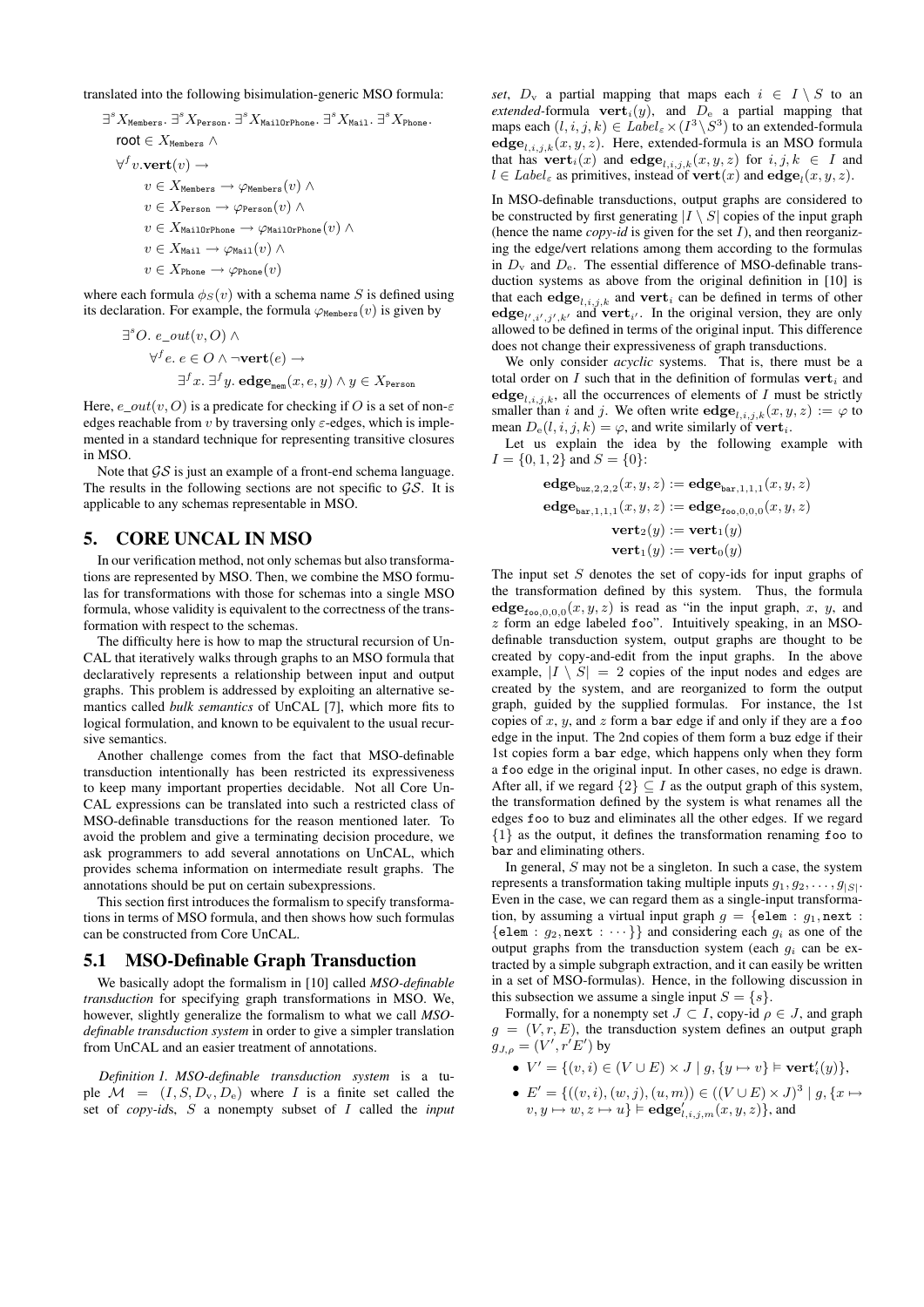$$
q :: = \tau :: \varphi
$$
  
\n
$$
\tau :: = \{l : \tau, ..., l : \tau\}
$$
  
\n
$$
\begin{array}{c}\n\text{if } b \text{ then } \tau \text{ else } \tau \\
\downarrow \quad \text{for} \\
\text{rec}(\lambda(\$l, \$g). \ \& 1 :: \varphi := \tau, ..., \& n :: \varphi := \tau)(\tau) \\
\qquad \quad \$g :: \varphi\n\end{array}
$$

Figure 5: Type Annotated Core UnCAL

#### $\bullet$   $r' = (r, \rho)$

where  $\textbf{vert}'_i(y)$  is the formula obtained by recursively replacing **vert**<sub>*i*</sub>(*y*) with  $D_v(i)$  (if  $D_v(i)$  is not defined, it is replaced with  $\textbf{vert}(y)$  when  $i = s$  and otherwise with false) and  $\mathbf{edge}_{l,i,j,k}(x,y,z)$  with  $D_e(l,i,j,k)$  (if  $D_e(l,i,j,k)$  is not defined, it is replaced with  $\text{edge}_i(x, y, z)$  when  $i = j = k = s$ and otherwise with false).

The following lemma is important in MSO-definable transduction systems. The inverse image of an MSO-definable set of graphs under an MSO-definable transduction system is MSO-definable.

LEMMA 1 ([10], PROP. 3.2). Let  $M = (I, \{s\}, D_v, D_e)$ *be an MSO-definable transduction system,*  $J \subset I$ ,  $\rho \in J$ , *and a closed MSO formula ϕ. Then there exists an MSO formula*  $inv(M, J, \rho, \varphi)$  *such that, for any graph g, we have*  $g \models inv(\mathcal{M}, J, \rho, \varphi)$  *if and only if*  $g_{J, \rho} \models \varphi$ *.* 

The lemma enables us to convert MSO formulas on output graphs into that on input graphs. Using this conversion, the verification problem that tests the assertion "for any input graph *g*, if it conforms to the input schema (i.e,  $g \models \varphi_{\text{IN}}$ ), then  $g_{J,\rho} \models \varphi_{\text{OUT}}$ " can be restated as the validity of a single formula  $"\varphi_{\text{IN}} \rightarrow \text{inv}(\mathcal{M}, J, \rho, \varphi_{\text{OUT}})$ " on input graphs.

One limitation of MSO-definable transduction systems is that by definition it can represent only *linear-size increase* transformations; the size  $|g_{J,\rho}|$  of the nodes in the output graphs is linearly bounded by the input size  $|J||g|$ . In UnCAL, superlinear growth is caused only by using nested-recursions. This is exactly the reason why our verifier, as explained later, requires annotation for such a case.

# 5.2 Adding Annotations to Core UnCAL

Annotations are supposed to be supplied by programmers in the syntax shown in Figure 5, which we call the type annotated Core UnCAL. The nonterminal *q* represents the whole program. Here the programmer can specify the schema for the output database (i.e., the result of the evaluation of the whole UnCAL expression *τ* ). In the **rec** expression, the occurrence of variables \$*g* and the body expressions of the recursion accept the schema annotation. In conventional programming languages, this means that every function is having type annotation on its parameters and return values.

Intuitively, the annotation  $\mathcal{G}g$  ::  $\varphi$  on parameters works for the verifier in two ways. (1) The graph pointed by the node bound to \$*g* must conform to the schema *ϕ*: the verifier is obliged to verify the conformance. (2) In the body of the rec expression, the use of graph \$*g* can be assumed to be bound to a node pointing to an arbitrary graph satisfying  $\varphi$ : the verifier can use this assumption. The annotations  $\delta_i$  ::  $\varphi := \tau$  on the markers also have two roles. One is to tell that the verifier must make sure that the result of evaluating this expression must conform to the schema  $\varphi$ . Another is to tell the verifier that the result of evaluating the whole **rec**(*...*) expression can be approximated as an arbitrary graph that is constructed as the union of the graphs conforming to  $\varphi_1$ , where  $\varphi_1$  is the supplied schema annotation to the first body expression  $\kappa_1$ .

# 5.3 Type Annotated Core UnCAL to MSO

From now on, we consider a fixed annotated Core UnCAL program *q* and explain how to translate it to MSO. For the finite copyid set *I* in the definition of MSO-definable transduction system, we use the set *Cid* of elements generated by the following BNF

$$
Cid ::= CodePos \mid \langle Cid, CodePos, \mathbb{N} \rangle
$$

where *CodePos* is a set of unique identifiers assigned to each subexpression of  $q$ , and  $\mathbb N$  is the set of natural numbers. The angle brackets  $\langle \rangle$  just denote tupling. Although the set *Cid* is infinite, in the following construction we only use finite portion of them. More specifically, the nesting depth of *〈〉*s are at most the nesting depth of recursions in the given UnCAL transformation, and the natural numbers  $\mathbb N$  used is at most  $\max(2, 2n, 2m)$  where *n* is the number of markers and *m* the maximum number of outgoing edges of the node-construction expression in the transformation.

We inductively define a procedure ft2mso that converts a type annotated Core UnCAL expression to a set of MSO formulas. It has the following form:

$$
ft2mso(c, \Gamma, \varphi)(\tau^p) = (\mathcal{M}, J, \rho, O, A).
$$

It takes four parameters (three of them are to hold contextual information used during the conversion, and the last one is the Un-CAL expression) and returns a tuple consisting of five components. The fourth parameter  $\tau^p$ , which is separately parenthesized for emphasizing its special position, denotes the UnCAL expression to be converted. The superscript  $p$  denotes the code-position of the subexpression. The first parameter *c* is a triple  $(c_v, c_e, c_u)$  of copyids denoting the ids of the current edge. The meaning of this parameter should become clear when we reach to the formal definition of ft2mso that deals with **rec** expressions. The second parameter Γ is the mapping from variable names to the copy-id of the graph denoted by the variable. The third parameter  $\varphi$  is an MSO formula representing the condition for the current subexpression to be executed; in other words, it is a conjunction of the condition of **if** expressions enclosing the current expression.

Then it computes five components simultaneously. The first component *M* is an MSO-definable transduction system that represents the UnCAL transformation  $\tau$ . The second  $J$  and the third  $\rho$  components are to denote the copy-ids of the output graph obtained by evaluating  $\tau$ . The fourth *O* and the fifth *A* components are sets of MSO formulas, which represent the conditions that are *O*bligations to satisfy and that can be *A*ssumed, respectively. They correspond to the two roles of annotations as explained before. They are stored in the form of triple  $(J, \rho, \psi)$  meaning that the output graph  $g_{J,\rho}$  must (or can be assumed to) satisfy  $\psi$ .

Let us show a very simple example of the translation. Consider the type-annotated UnCAL expression  $\{f \circ \phi : \$ db : \phi_1\} :: \phi_0$  that simply prepends an edge labeled a to the input graph \$*db*. Let the code positions of each subexpression *p*, *q*, and *r*, i.e.,

$$
(\{\mathtt{foo} : (\$db :: \varphi_1)^r\}^q :: \varphi_0)^p.
$$

Translation of the expression will yield the following MSOdefinable transduction system

$$
\mathcal{M} = (I = \{\langle c, q, 0 \rangle, \langle c, q, 1 \rangle, \langle c, r, 0 \rangle, \langle c, r, 1 \rangle, r\},
$$
\n
$$
S = \{r\},
$$
\n
$$
D_{\mathbf{v}} = \{\ \textbf{vert}_{\langle c, q, 0 \rangle}(y) := (y = \text{root})
$$
\n
$$
\textbf{vert}_{\langle c, r, 0 \rangle}(y) := (y = \text{root}) \ \},
$$
\n
$$
D_{\mathbf{e}} = \{\ \textbf{edge}_{\textbf{foo}, \langle c, q, 0 \rangle, \langle c, q, 1 \rangle, \langle c, r, 0 \rangle}(x, y, z) := \psi \ \}
$$
\n
$$
\textbf{edge}_{\varepsilon, \langle c, r, 0 \rangle, \langle c, r, 1 \rangle, r}(x, y, z) := \psi \ \} )
$$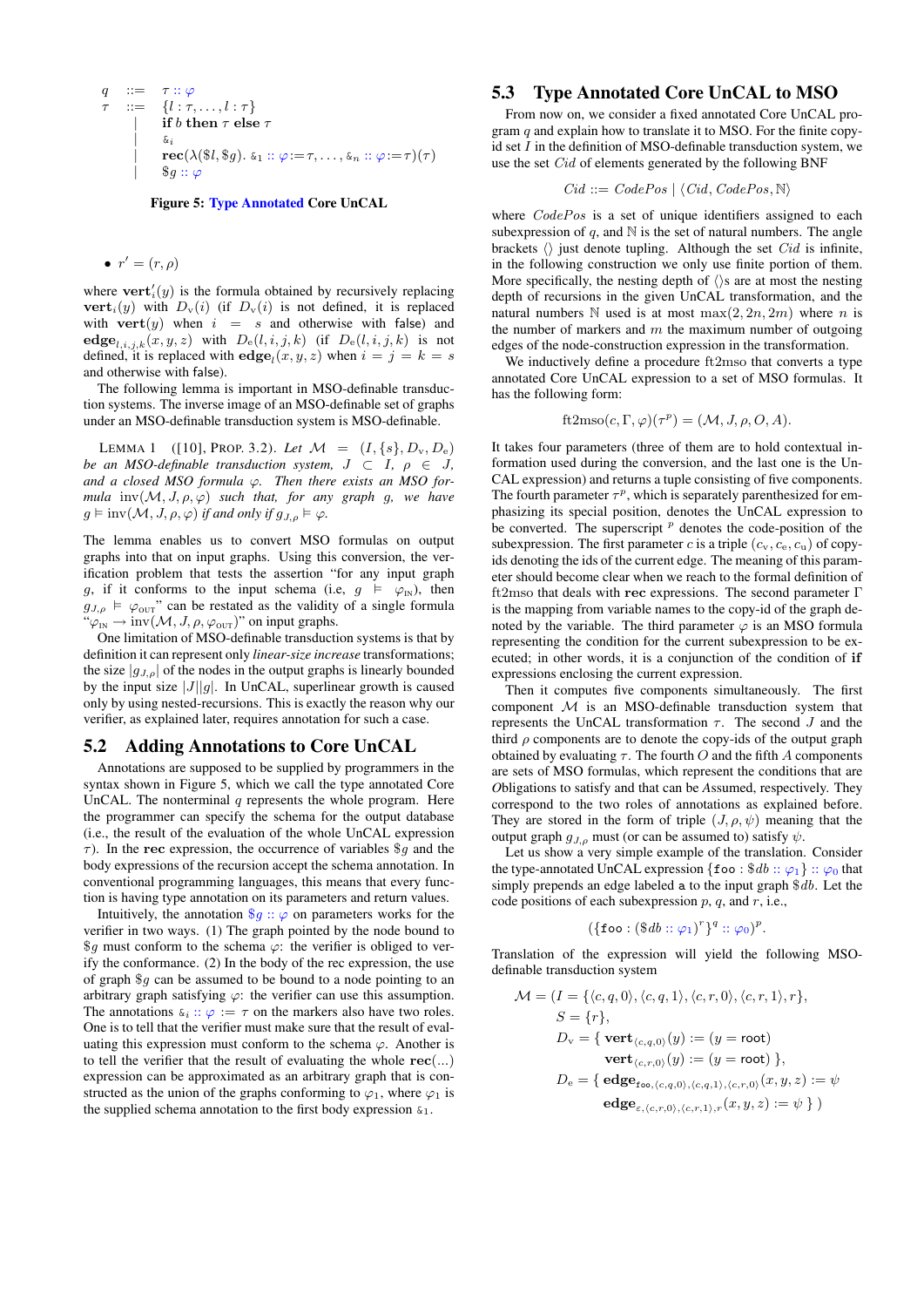where  $\psi \equiv \exists^{f} v, e, u.(x = e \land y = e \land z = e \land e = \text{root})$  (which is equivalent to  $x = y = z = \text{root}$  and  $c = \langle p, p, 1 \rangle$ . The system involves five copy-ids, and one of them, *r*, represents its input graph. In addition to the original input graphs, it adds to nodes  $\langle c, q, 0 \rangle$ -th and  $\langle c, r, 0 \rangle$ -th copies of the root node, and two edges labeled foo and *ε* (addition of *ε*-edge is a technical subtlety which is not important).

In addition to the system, the translation gathers the obligation and assumption formulas as follows:

$$
O = \{ (\{\langle c, q, 0 \rangle, \langle c, q, 1 \rangle, \langle c, r, 0 \rangle, \langle c, r, 1 \rangle, r \}, \langle c, q, 0 \rangle, \varphi_0[\text{root}]) \}.
$$
  

$$
A = \{ (\{r\}, r, \varphi_1[\text{root}]) \}.
$$

That is, the verifier must make sure that the output graph conforms to the schema  $\varphi_0$ , under the assumption that the input graph satisfies  $\varphi_1$ . Hence, the correctness of the transformation with respect to annotations are equivalent to the validity of the following MSO formula.

$$
inv(\mathcal{M}, \{r\}, r, \varphi_1[\text{root}]) \to inv(\mathcal{M}, I, \langle c, q, 0 \rangle, \varphi_0[\text{root}])
$$

Testing procedure of this kind of MSO formula is discussed in Section 6.

#### *Whole Program.*

The whole program of type annotated UnCAL consists of an expression  $\tau$  and a schema annotation ::  $\varphi$ . It is translated as follows; it first translates the body expression into the corresponding transduction system, and adds an obligation formula stating that the output graph must conform to  $\varphi$ .

ft2mso(\_,\_,\\_)((
$$
\tau
$$
 ::  $\varphi$ )<sup>*p*</sup>) = ( $\mathcal{M}$ ,  $J$ ,  $\rho$ ,  $O$ <sub>0</sub>  $\cup$   $O$ ,  $A$ )  
\nwhere( $\mathcal{M}$ ,  $J$ ,  $\rho$ ,  $O$ ,  $A$ ) = ft2mso( $c$ , { $\$db \mapsto p$ },  $e$ =root)( $\tau$ )  
\n
$$
O_0 = \{(J, \rho, \varphi[\text{root}])\}
$$
\n
$$
c = (\langle p, p, 0 \rangle, \langle p, p, 1 \rangle, \langle p, p, 2 \rangle)
$$

The first argument *c* to the recursive call of ft2mso is meant to be a three unique copy-ids that will not conflict with copy-ids used in the other place during translation (conflict avoidance is the reason why we include the code-position of the current expression in copy-ids). The second argument assigns a copy-id to the designated variable \$*db* denoting the input graph. The third argument is a formula containing possibly three free variables *v*, *e*, and *u* that encodes the condition that the UnCAL expression is executed. In this case, we specify *e*= root to mean we start evaluation from the root node.

THEOREM 1. Let  $q = \tau :: \varphi$  be a type annotated UnCAL pro*gram and*  $(M, \_, \_, \_, O, A) = \text{ft2mso}(q)$ *, then*  $\bigwedge_{\bar{a} \in A} \text{inv}(M, \bar{a}) \to$ <br>A inv( $M, \bar{a}$ ) is valid if and only if a never violates the schema  $\bigwedge_{\overline{o} \in O} \text{inv}(\mathcal{M}, \overline{o})$  *is valid if and only if q never violates the schema annotation. In particular, if the formula is valid, then for any input graph, the output graph conforms to ϕ.*

In the remaining subsections, we give the inductive construction of the translation ft2mso in detail for each kind of UnCAL expression. Although the proof is omitted for brevity, the correctness of the construction can be shown by straightforward induction on the structure of expression, showing that it exactly represents the *bulk semantics* of UnCAL [7].

#### *Node Construction.*

Let us examine the rules for subexpressions one by one. The first case is the node-construction. As an exercise, let us first explain the case of node creation  $\{l_1 : \tau_1\}$  with only one outgoing edge.

$$
ft2mso(c, \Gamma, \varphi)(\{l_1 : \tau_1\}^p) =
$$

$$
(\mathcal{M}_1[(l_1, \langle c_e, p, 0 \rangle e, \langle c_e, p, 1 \rangle e, \rho_1 e) \mapsto \varphi],
$$
  
\n
$$
J_1 \cup \{\langle c_e, p, 0 \rangle, \langle c_e, p, 1 \rangle\}, \quad \langle c_e, p, 0 \rangle,
$$
  
\n
$$
O_1, A_1)
$$
  
\nwhere  $(\mathcal{M}_1, J_1, \rho_1, O_1, A_1) = \text{ft2mso}(c, \Gamma, \varphi)(\tau_1)$ 

Since this node construction expression itself does not have any schema annotation, it does not add any obligation or assumption. Hence, the  $O_1$  and  $A_1$  components are the same as those of the subexpression  $\tau_1$ .

The first three components describe edges and nodes generated by the current expression. The notation  $\mathcal{M}[(l, i \alpha, j \beta, k \gamma) \mapsto \varphi]$ for  $\alpha, \beta, \gamma \in \{v, e, u, \text{root}\}\$ is a short hand for defining a new MSO-definable transduction system  $(I', J, D'_{v}, D'_{e})$  from  $\mathcal{M} =$  $(I, J, D_v, D_e)$  by  $I' = I \cup \{i, j\}, D'_v = D_v \cup \{i \mapsto \exists^f xz. \psi, k \mapsto$  $\exists^{f} xz.\psi$ }, and  $D'_{e} = D_{e} \cup \{l, i, j, k \mapsto \psi\}$  where  $\psi$  is  $\exists^{f} v.e.u.(x=$  $\alpha \wedge y = \beta \wedge z = \gamma \wedge \varphi$ . It should be read as "*i*-th copy of  $\alpha$ , *j*-th copy of *β*, and *k*-th copy of *γ* forms an edge in the output graph of this expression when  $\varphi$  holds" as the picture below:

$$
(\langle c_e, p, 0 \rangle \text{-th copy of } e) \longrightarrow {\langle c_e, p, 1 \rangle}^l \text{ to } e \longrightarrow p \text{-th copy of } e
$$

For example, in the example in Section 2, an edge labeled pair will be drawn for each edge labeled friend in the input graph. The expression *{*pair : *...}* generating the pair edge is translated by the ft2mso procedure with the parameter  $\varphi = \text{edge}_{\text{friend}, c_v, c_e, c_u}(v, e, u)$ . Then the transduction system has a definition of an edge as follows:

$$
\begin{aligned} \mathbf{edge}_{\mathsf{pair}, \langle c_e, p, 0 \rangle, \langle c_e, p, 1 \rangle, \rho_1}(x, y, z) := \\ \exists^1 v, e, u. (x = e \land y = e \land z = e \land \mathbf{edge}_{\mathsf{friend}, c_v, c_e, c_n}(v, e, u)). \end{aligned}
$$

That is, "an edge (which is the  $\langle c_e, p, 1 \rangle$ -th copy of *e*) of label pair is drawn from the  $\langle c_e, p, 0 \rangle$ -th copy of *e* to the  $\rho_1$ -th copy of *e*, only when *c*-th copy of *e* is an edge labeled friend".

The actual definition of ft2mso is generalized for the case of *n* outgoing edges, by simply taking the union of the above construction:

ft2mso(c, 
$$
\Gamma
$$
,  $\varphi$ )( $\{l_1 : \tau_1, ..., l_n : \tau_n\}^p$ ) =  
\n
$$
\left(\bigcup_{1 \leq i \leq n} \mathcal{M}_i[(l_i, \langle c_e, p, 0 \rangle e, \langle c_e, p, i \rangle e, \rho_i e) \mapsto \varphi], \right.
$$
\n
$$
\bigcup_{1 \leq i \leq n} (J_i \cup \{\langle c_e, p, 0 \rangle, \langle c_e, p, i \rangle\}), \quad \langle c, p, 0 \rangle,
$$
\n
$$
\bigcup_{1 \leq i \leq n} O_i, \bigcup_{1 \leq i \leq n} A_i, \big)
$$

 $\mathbf{where} \left( \mathcal{M}_i, J_i, \rho_i, O_i, A_i \right) = \text{ft2mso}(c, \Gamma, \varphi)(\tau_i)$ for each  $1 \leq i \leq n$ .

Here, the union of transduction systems  $(I, S, D_v, D_e)$  ∪  $(I', S', D'_{v}, D'_{e})$  is defined as  $(I \cup I', S \cup S', i \mapsto D_{v}(i) \vee$  $D'_{\rm v}(i), (l, i, j, k) \mapsto D_{\rm e}(l, i, j, k) \vee D'_{\rm e}(l, i, j, k)$ .

#### *If Expression.*

In fact, **if** expression is quite similar to usual node construction  ${l_1 : \tau_1}$ ; it just draws an  $\epsilon$ -edge pointing to the **then** branch or **else** branch, depending on whether the condition holds or not.

 $ft2mso(c, \Gamma, \varphi)((\textbf{if } b \textbf{ then } \tau_1 \textbf{ else } \tau_2)^p) =$ 

$$
\left(\begin{array}{c}\mathcal{M}_1[(\epsilon, \langle c_e, p, 0 \rangle \ e, \langle c_e, p, 1 \rangle \ e, \rho_1 \ e) \mapsto \varphi \wedge \varphi_b] \\
\cup \mathcal{M}_2[(\epsilon, \langle c_e, p, 0 \rangle \ e, \langle c_e, p, 2 \rangle \ e, \rho_2 \ e) \mapsto \varphi \wedge \neg \varphi_b], \\
J_1 \cup J_2 \cup \{\langle c_e, p, 0 \rangle, \langle c_e, p, 1 \rangle, \langle c_e, p, 2 \rangle\}, \quad \langle c_e, p, 0 \rangle,\n\end{array}\right)
$$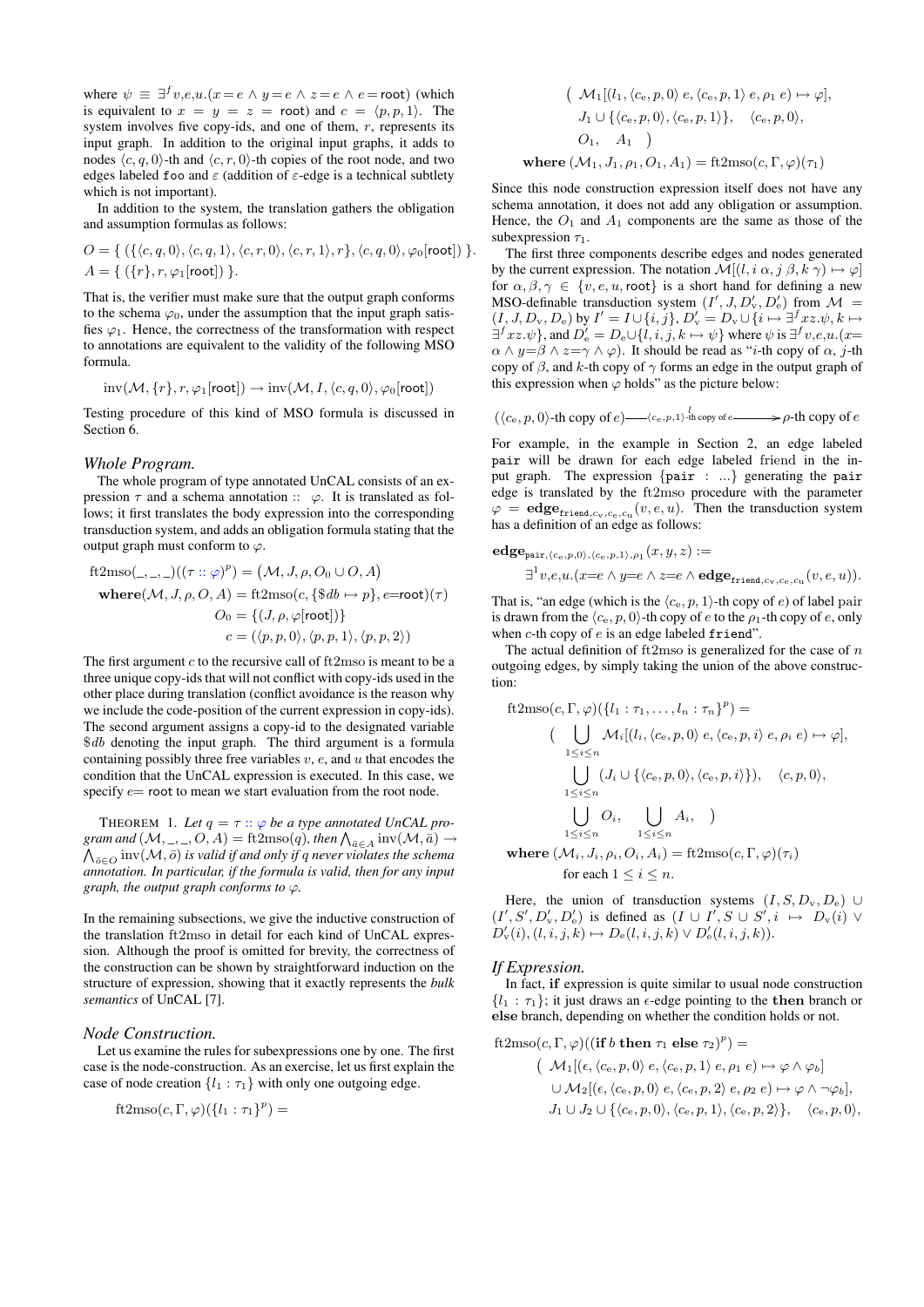$$
O_1 \cup O_2, \quad A_1 \cup A_2
$$
  
where  $(\mathcal{M}_1, J_1, \rho_1, O_1, A_1) = \text{ft2mso}(c, \Gamma, \varphi \wedge \varphi_b)(\tau_1)$   
 $(\mathcal{M}_2, J_2, \rho_2, O_2, A_2) = \text{ft2mso}(c, \Gamma, \varphi \wedge \neg \varphi_b)(\tau_2)$   
 $\varphi_b = \text{b2mso}(b)$ 

The procedure b2mso is to convert boolean condition to MSO formula in a straightforward manner. E.g., the condition  $\$l = \mathsf{a}$  is converted to  $\mathbf{edge}_{a,c_v,c_e,c_u}(v,e,u)$ . Only one complexity is in the isEmpty predicate of Core UnCAL, but it can be dealt with by the standard technique to represent transitive closure in MSO.) One thing that must be noted here is that we assume all label variables \$*l* are always the innermost-scope variable. This assumption is satisfied by a simple program transformation; since we are now considering the case where the set  $Label_{\epsilon}$  of labels is finite, we can eliminate nested-occurrence of \$*l*'s by first inserting an exhaustive branching if  $$l = a \cdots$  else if  $$l = b$  else  $\cdots$  to the scope where the variable \$*l* is introduced and then instantiate \$*l* to the concrete label constant in each body of the branching. In fact, this transformation eliminates expressions of the form  $\{\$l : \tau\}$  (which we did not consider in the definition of ft2mso above), too.

#### *Marker.*

In type annotated UnCAL, markers are always annotated with schema in the top-level of **rec** expression. So, we assign copy-ids for markers during processing **rec** expression, and store it to the environment Γ. At the occurrence site of a marker as an expression our MSO-encoding simply generates an *ε*-edge and connect to the root node of the graph whose copy-id is stored in Γ. The reason we add *ε*-edge here is a technical and non-essential reason; we want to make every output nodes/edges copies of input edges *e* (not root), which make implementation and definition slightly simpler.

$$
\begin{aligned} \text{ft2mso}(c, \Gamma, \varphi)(\varepsilon_i^p) &= \\ & \left( \begin{array}{c} \mathcal{M}_p[(\epsilon, \langle c_e, p, 0 \rangle \ e, \langle c_e, p, 1 \rangle \ e, \Gamma(\varepsilon_i) \ \text{root}) \mapsto \varphi], \\ \{\langle c_e, p, 0 \rangle, \langle c_e, p, 1 \rangle, \Gamma(\varepsilon_i)\}, \langle c_e, p, 0 \rangle, \{\}, \{\} \, \} \end{array} \right) \end{aligned}
$$

The transduction system  $\mathcal{M}_p = (\{p\}, \{p\}, \emptyset, \emptyset)$  is the empty system with the copy-id of input graphs being *p*.

#### *Variable Reference (Outer Scope).*

There are two types of occurrences of variables in expression. One is the innermost-scope variable, which is the variable that is bound in the innermost enclosing **rec** expressions, like \$*g* in  $\text{rec}(\lambda(\text{$8l, $g$}), \text{$\xi_1 := $g$}).$  Another case is the outer-scope variables, which are bound in the outer **rec** recursion, like  $\$_{g_1}$  in  $\text{rec}(\lambda(\text{$\mathcal{S}l_1,\text{$\mathcal{S}g_1$}}) \cdot \text{$\mathcal{S}_1$} := \text{rec}(\lambda(\text{$\mathcal{S}l_2,\text{$\mathcal{S}g_2$}}) \cdot \text{$\mathcal{S}_1$} := \text{$\mathcal{S}g_1$})$ . The latter case (and the designated input variable \$*db*) is treated similarly as markers. That is, we simply draw an *ε*-edge to the root of the graph.

ft2mso(c, 
$$
\Gamma
$$
,  $\varphi$ )( $\$g :: \psi^p$ ) =  
\n
$$
(\mathcal{M}_p[(\varepsilon, \langle c_e, p, 0 \rangle e, \langle c_e, p, 1 \rangle e, \Gamma(\$g) root) \mapsto \varphi],
$$
\n
$$
\{\langle c_e, p, 0 \rangle, \langle c_e, p, 1 \rangle, \Gamma(\$g)\}, \quad \langle c_e, p, 0 \rangle,
$$
\n
$$
\{\}, \quad \{ (\{\Gamma(\$g)\}, \Gamma(\$g), \psi[root]) \} )
$$

We also add assumption formula here. Obligation formulas are generated in outside of this expression.

#### *Variable Reference (Innermost Scope).*

Difference of variables and markers is that the type of variable can be context-dependent. Consider the expression **if**  $$l =$  contact **then**  $$g :: \psi_1$$  **else**  ${$l : $g :: \psi_2$}.$  To

generate obligations for the annotation  $\therefore \psi_1$ , it must take into account that the expression is under the branching by **if**. In this case,  $\oint g$  must have conform to  $\psi_1$  only when  $\oint l =$  contact. To incorporate the information, we use the third parameter  $\varphi$  of ft2mso containing the conditions of translated **if** branches.

ft2mso(c, 
$$
\Gamma
$$
,  $\varphi$ )( $\$g :: \psi^p$ ) =  
\n( $\mathcal{M}_p[(\varepsilon, \langle c_e, p, 0 \rangle \ e, \langle c_e, p, 1 \rangle \ e, \Gamma(\$g) \ root) \mapsto \varphi],$   
\n $\{\langle c_e, p, 0 \rangle, \langle c_e, p, 1 \rangle, \Gamma(\$g)\}, \quad \langle c_e, p, 0 \rangle,$   
\n $\{(J_0, c_u, \forall^f v, e, u. (\varphi \to \psi[u]))\},$   
\n $\{(\{\Gamma(\$g)\}, \Gamma(\$g), \psi[\text{root}])\}\})$ 

where *J*<sup>0</sup> is the set of copy-ids of the argument graph of the **rec** expression introduced the variable \$*g*, which is computed while ft2mso processes the **rec** expression.

#### *Structural Recursion.*

The rule for recursion is the most complicated one. The difficulty here is how to map the structural recursion of UnCAL that iteratively walk through graphs to an MSO formula that declaratively represents a relationship between input and output graphs. This problem is addressed by exploiting an alternative semantics called *bulk semantics* [7] of UnCAL, which more fits to logical formulation, and known to be equivalent to the usual recursive semantics.

In bulk semantics, the structural recursion  $\text{rec}(\lambda(\$l, \$g))$ .  $\epsilon_1 :=$  $\tau_1, \ldots, \xi_n := \tau_n(\tau_0)$  is evaluated as follows: first evaluate  $\tau_0$  and obtain the argument graph, and then, for every non-*ε* edge (*v, l, u*) of it, evaluate each  $\tau_i$  separately under the environment  $\{\$l \mapsto$  $l,$  \$*g*  $\mapsto$  *u*}. After that, the output marker expression  $\delta$ <sub>*i*</sub> (if any) in *τ<sup>i</sup>* is connected to the root nodes of the result graphs of the evaluation of  $\tau_j$  at the edges having *u* as their source node. Formally, the expression  $\text{rec}(\lambda(\text{$\mathcal{X}$}, \text{$\mathcal{Y}$}, g)$ .  $\zeta_1 := \tau_1, \ldots, \zeta_n := \tau_n)(\tau_0)$  is evaluated as follows. First, evaluate  $\tau_0$  and obtain a graph  $g_0 = (V, r, E)$ . Then, generate *n* new nodes from  $\frac{1}{v}$  to  $\frac{n}{v}$  for each node  $v \in V$ , each corresponding to the marker  $\&i$ . Then for each edge  $p =$  $(v, l, u)$  starting from *v*, we evaluate each body expression  $\tau_i$  to obtain a graph  $g_{p,i}$ . If  $l = \varepsilon$ , we let  $g_{p,i} = (\{i_v, i_u\}, i_v, \{(i_v, \varepsilon, i_u)\})$ , i.e.,  $\varepsilon$ -edges are always kept unchanged. If  $l \neq \varepsilon$ , evaluate  $\tau_i$  under the environment  $\{\$i \mapsto l, \$g \mapsto u, \&11 \mapsto {}^1u, \ldots, \&n \mapsto {}^n u\}$  and get  $g'_{p,i} = (V', r', E')$ . Then we let  $g_{p,i} = (V_{p,i}, r_{p,i}, E_{p,i}) =$  $(V' \cup \{v\}, v, E' \cup \{(v, \varepsilon, r')\})$ , making  $v'$  the new root node<sup>3</sup>. The result graph *g* of the evaluation of the whole expression is the simple aggregation  $g = (\bigcup_{p,i} V_{p,i}, \frac{1}{r}, \bigcup_{p,i} E_{p,i})$  of all the graphs  $g_{p,i}$ , making the  $\zeta_1$  output at the root node in the input graph as the root node of the output.

The behavior is illustrated in Fig. 6. Recall the structural recursion *a*2*d*\_*xc* defined in Sec. 3.2. Applying it to the input graph in Fig. 6(a) yields the graph in Fig. 6(b). The body of the recursion is applied to each of the three edges in the input graph and we obtain three graphs illustrated in the boxes. Then, new root nodes *<sup>i</sup> v* are added. Although depicted separately, the two  $\frac{1}{i}$  nodes for each  $i$ denotes the same node and hence glued together. If we eliminate all  $\varepsilon$ -edges, we obtain a standard graph in Fig. 6(c).

Compared to the recursive interpretation, this bulk semantics rather naturally translates to our logic-based formulation as follows. For each edge (represented by  $c' \in J_0 \times J_0 \times J_0$ ), we evaluate bodies *e ′* and glue them together by simply taking union.

ft2mso $(c, \Gamma, \varphi)$ 

<sup>&</sup>lt;sup>3</sup>This  $\varepsilon$ -edge introduction will be implicit in the example and depicted as if we unified  $r'$  and  $\dot{v}$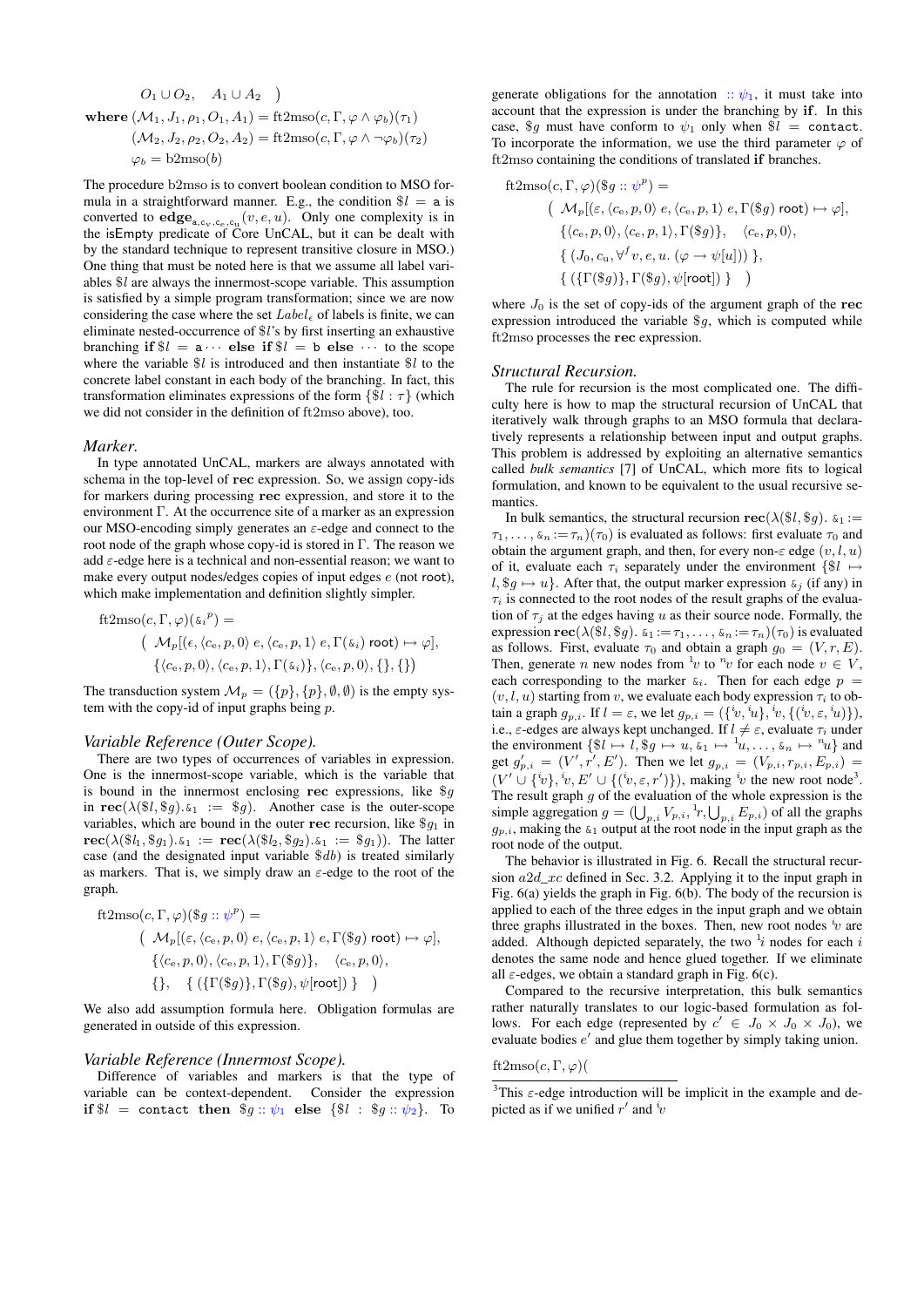

#### Figure 6: Bulk Semantics of Structural Recursion in UnCAL

$$
\begin{aligned}\n\text{rec}(\lambda(\$l, \$g::\varphi_0).\&\subseteq_1::\varphi_1:=\tau_1,\ldots,\&\subseteq_n::\varphi_n:=\tau_n)(\tau_0)^p) \\
 & \quad \left(\begin{array}{c} \mathcal{M}_p \cup \mathcal{M}_0 \cup \bigcup_{i,c'} \mathcal{M}_i^{c'}, & \{p\}, & p, \end{array}\right. \\
 &\quad O_{\$} \cup \bigcup_{1 \leq i \leq n} O_{\& i} \cup O_0 \cup \bigcup_{i,c'} O_i^{c'}, \\
 & \quad A_p \cup A_0 \cup \bigcup_{i,c'} A_i^{c'}\n \end{array}\n \end{aligned}
$$
\n
$$
\text{where}(\mathcal{M}_0, J_0, \rho_0, O_0, A_0) = \text{ft2mso}(c, \Gamma, \varphi)(\tau_0)
$$
\n
$$
(\mathcal{M}_i^{c'}, J_i^{c'}, \rho_i^{c'}, \rho_i^{c'}, A_i^{c'}) = \text{ft2mso}(c', \mathcal{M}_i^{c'})
$$

$$
\Gamma[\$g \mapsto \langle c_{\rm e}, p, 0 \rangle, \, \varepsilon_{1} \mapsto \langle c_{\rm e}, p, 1 \rangle, \\
 \dots \varepsilon_{n} \mapsto \langle c_{\rm e}, p, n \rangle], \text{true}(\tau_{i})
$$
\n
$$
\text{for each } 1 \leq i \leq n, c' \in J_{0} \times J_{0} \times J_{0}
$$

 $O_{\$} = \{ (J_0, c_u, \forall^f v, e, u. (\varphi \rightarrow \varphi_0[u])) \mid \$g' :: \psi \text{ occurs}$ in some  $\tau_i$  for the current innermost scope variable  $\mathcal{G}'$  }

$$
\begin{aligned} O_{\bm{\mathcal{S}}_i} &= \{~(J_i^{c'}, \rho_i^{c'}, \varphi_i[\mathsf{root}])~\} \\ A_p &= \{~(\{p\}, p, \varphi_1^*[\mathsf{root}])~\} \end{aligned}
$$

Still, quite a few things must be taken into account. First, we need to generate obligation formulas for the current innermost scope variable, if it is used inside the body of this recursion. Second, we need to generate obligation formulas for markers. Thirdly, we need to add an assumption formula that the result of the recursion conforms to the schema  $\varphi_1^*$ ; where  $\varphi_1^*$  representing a set of graphs consisting of unions of graphs satisfying  $\varphi_1$ . To be concrete,  $\mathcal{A}$  it is  $\bigwedge_{a \in \text{Label}_{\varepsilon}} \forall^{\text{f}} e$ **edge**<sub>a</sub> $(x, e, y)$ ,  $\exists^{\text{s}} Z(x, e, y, \text{root} \in Z) \land \psi_Z$ where  $\psi_Z$  is a restriction of second-order quantification into Z.

#### 5.4 Relaxing the Annotation Burden

In the previous section, we have treated variables \$*g*, markers &*i*, and **rec** expressions as something *opaque*. That is, they are assigned new copy-ids and treated as an arbitrary graph that satisfies the annotated schema.

This can be made *transparent* in many situations. For instance in  $\text{rec}(\lambda(\text{$8l}, \text{$8q::$}\psi)$ . {foo:  $\text{$8q$}\})$ , the destination node of the foo edge is not an arbitrary graph of type  $\psi$ , but it is *the* destination of the currently processed edge, whose copy-id is determined during the translation by ft2mso. In such cases, no annotation is required because our verifier can automatically connect the appropriate nodes and complete the structure information of such variables.

In the following three cases, annotations can be removed: (1) annotation  $\mathcal{S}g$  ::  $\varphi$  to the innermost scope variables can always be omitted (2) annotation  $\delta_i$  ::  $\varphi$  for markers with  $i \geq 2$  can always be omitted (3) annotation  $\kappa_1$  ::  $\varphi$  for the 1st marker of the recursion

can be omitted if no other annotations are used inside the structural recursion. In particular, if the transformation never uses nested used of recursion variables, no annotation for intermediate graphs is required to verify the correctness. Programmers just need to specify the intended schema for the input graph \$*db* and the output graph (i.e., result of the whole expression), our verifier can convert the UnCAL expression into MSO formula fully automatically.

Here is the excerpt of the no-annotation version of ft2mso for the case of structural recursion.

ft2mso\_na(c, 
$$
\Gamma
$$
,  $\varphi$ )(  
\nrec( $\lambda$ (\$*l*, \$*g*). $\varepsilon_1 := \tau_1, ..., \varepsilon_n := \tau_n$ )( $\tau_0$ )<sup>*p*</sup>) =  
\n( $(M_0 \cup \bigcup_{i,c'} M_i^{c'})$ [  
\n( $\varepsilon$ ,  $\langle c'_v, p, 2i - 1 \rangle v, \langle c'_v, p, 2i - 2 \rangle v, \rho_i^{c'} e) \mapsto \varphi$ ],  
\n $J_0 \cup \bigcup_{i,c'} J_i^{c'} \cup \{ \langle c_v, p, x \rangle \mid x < 2n \}, \langle c_v, p, 0 \rangle$ )  
\nwhere( $M_0, J_0, \rho_0$ ) = ft2mso\_na(c,  $\Gamma$ ,  $\varphi$ )( $\tau_0$ )  
\n( $M_i^{c'}, J_i^{c'}, \rho_i^{c'}$ ) = ft2mso\_na(c',  
\n $\Gamma[\$g \mapsto c'_u, \varepsilon_1 \mapsto \langle c'_u, p, 1 \rangle]$ ,  
\n... $\varepsilon_n \mapsto \langle c'_u, p, 2n - 1 \rangle]$ , true)( $\tau_i$ )

for each  $1 \leq i \leq n, c' \in J_0 \times J_0 \times J_0$ 

The difference is, for instance, in the translation of subformulas  $\tau_i$ ,  $\$ g is now bound to  $c<sub>u</sub>$ , which is exactly the copy-id of the destination node of the focused edge *c ′* and is not the newly generated fresh id  $\langle c_e, p, 0 \rangle$  as in the type-annotated version. Or,  $\epsilon_i$  is bound to  $\langle c'_u, p, 2i - 1 \rangle$ , the  $(2i - 1)$ -th copy of the destination node, which, in the definition  $\langle c'_v, p, 2i - 1 \rangle v, \langle c'_v, p, 2i - 2 \rangle v, \rho_i^{c'} e$  of the output transduction system, is declared to be connected to the root node  $\rho_i^{c'}$  of the transformation result of the destination node.

#### 6. DECISION PROCEDURE

The verification problem of annotated Core UnCAL is now reduced to the problem of validity of a closed MSO formula. This, however, is not a trivial task. Even for the first-order logic, validity of a formula is well-known to be undecidable on general graph structures [27]. Even worse, expressing schemas in logic usually requires involved features like transitive-closures (e.g., to ignore *ϵ*-edges) that go beyond first-order logic.

Nevertheless, we can avoid the undecidability thanks to the nice property of UnCAL, namely, the bisimulation-genericity. We prove that the MSO formula obtained by the previous section is not valid on some graph if and only if it is not satisfied on some (possibly infinite) tree, on which decidability is known in the literature. Furthermore, a vast range of UnCAL transformations falls into a category called *compact* transformations [7]. For this class of transformations, we can show that there must be a finite-tree counterexample if there are any counterexamples. The property is important for efficient implementation.

#### 6.1 Reduced to Infinite Tree Model

To decide the validity of a bisimulation-generic formula, we only need to consider some representatives of bisimilar graphs. Formally speaking, the following lemma holds.

LEMMA 2. *Let b be a function from graphs to graphs such that*  $g \equiv b(g)$  *for any g. Let*  $\varphi$  *be a bisimulation-generic formula. Then, the claim* " $g \models \varphi$  *for any graph*  $g$ " *holds if and only if* " $g \models \varphi$  *for any graph g in range of b".*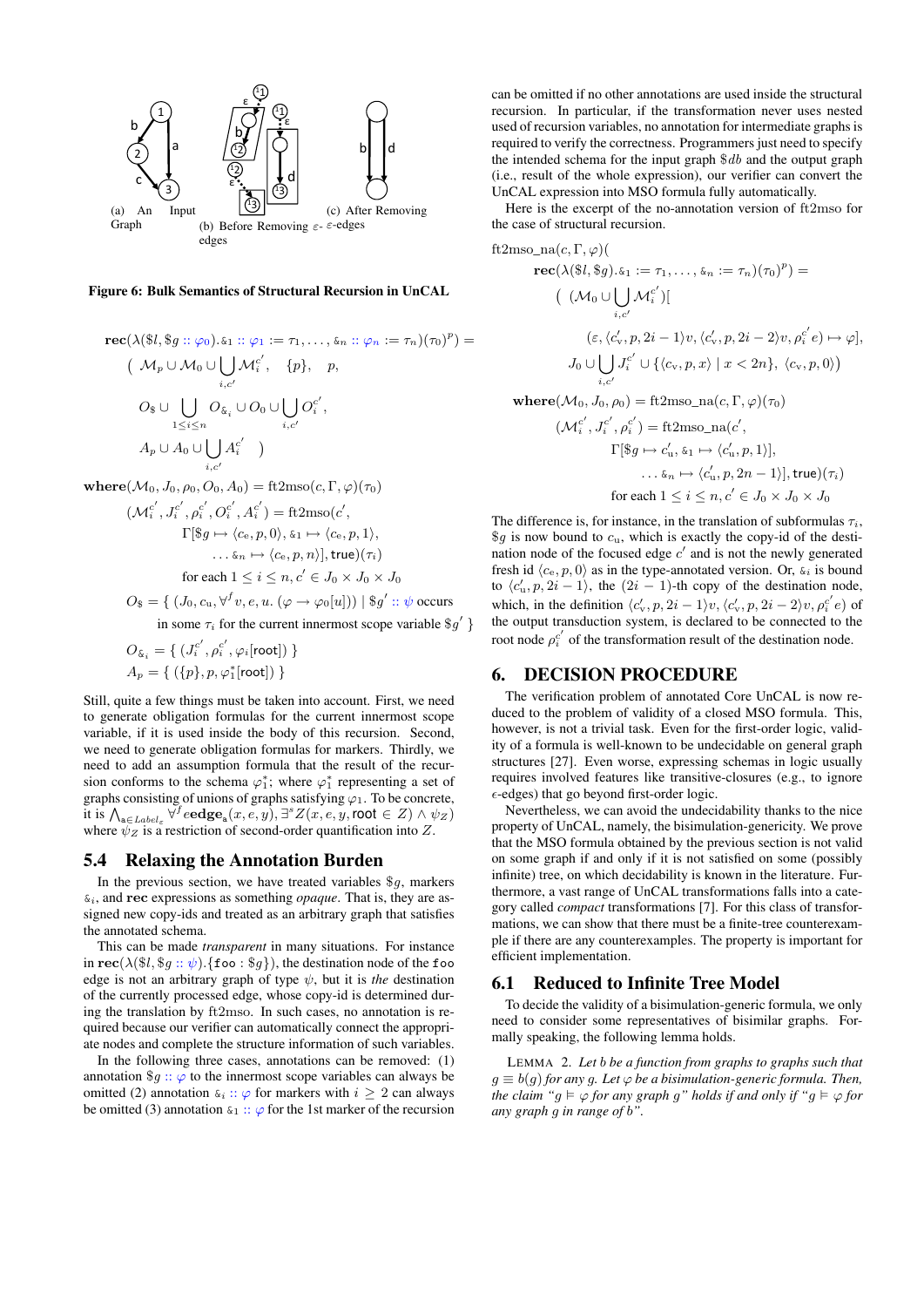PROOF. The 'only if' direction is trivial. For the 'if' direction, *g*  $\vdash \varphi$  equals *b*(*g*)  $\models \varphi$  by the bisimulation-genericity of  $\varphi$  and the latter holds because  $b(g)$  is surely in the range of *b*.  $\Box$ 

By taking the representative function *b* as the infinite unfolding function, we can focus the range of *g* on infinite trees rather than arbitrary graphs. Fortunately, there is an effective procedure to check the satisfiability or validity of MSO on infinite trees [22].

#### THEOREM 2. *Verification problem is decidable.*

The proof of the decidability resorts to the decidability of emptiness of automata. Since the emptiness test procedure easily exhibits a way to produce a counterexample in a nonempty case, our approach can generate a counterexample to the UnCAL verification problem in the case of failure.

### 6.2 Reduced to Finite Tree Model

Graph transformations are called *positive* if they do not use isEmpty expression that checks whether or not a node has any outgoing edge. Many useful transformations fall into this category. In the appendix of [7], a positive transformation is shown to have a property called *compactness*, by which we can reduce the problem on infinite trees to finite trees.

To formalize the notion of compactness, let us first introduce the operation *cut*. For trees  $T_1 = (V_1, r_1, E_1)$  and  $T_2 = (V_2, r_2, E_2)$ , we define the prefix relation  $T_1 \leq T_2$  to hold when there is a one-toone mapping *e* from  $V_1$  to  $V_2$  such that  $e(r_1)=r_2$  and  $(v_1, l, u_1) \in$ *E*<sub>1</sub> iff  $(e(v_1), l, e(u_1)) \in E_2$ . For a possibly infinite tree *T*, the set of its *finite-cuts* is  $cut(T) = \{t \mid t \leq T, t \text{ is finite}\}.$  For instance, the finite-cuts of an infinite tree  $cut(\circ \rightarrow^a \bullet \rightarrow^a \bullet \rightarrow^a \bullet \cdots)$ 

are infinitely many finite trees  $\{ \circ, \circ \stackrel{a}{\Rightarrow} \bullet, \circ \stackrel{a}{\Rightarrow} \bullet \stackrel{a}{\Rightarrow} \bullet, \ldots \}.$ 

A set *C* is said to *cover T* if it is a subset of  $cut(T)$  and for any  $t \in cut(T)$  there exists  $t_c \in C$  such that  $t \leq t_c$ . Intuitively,  $t \leq t'$ means that *t ′* contains more information on the original tree *T* than *t*. When *C* covers *T*, it roughly means that *C* has enough information to recover *T*. The following property of positive UnCAL is called compactness. It means that instead of transforming an infinite tree *T*, we only need to transform each finite-cut for obtaining enough information to construct *f*(*T*).

LEMMA 3 ([7], PROPOSITION 8). *Let T be a possibly infinite tree and f be a positive UnCAL transformation. Then,*  ${supfold(f(t)) \mid t \in cut(T)}$  *covers unfold*(*f*(*T*)).

We can extend the notion of compactness to schemas. A schema  $\varphi$  is called compact if for any tree *T*: (1)  $T \vDash \varphi$  implies  $t \vDash \varphi$  for all  $t \in cut(T)$ , and (2) if there exists a set  $C \subseteq \{t \mid t \models \varphi\}$  that covers *T*, we have  $T \models \varphi$ . When both schemas and transformation are compact, validity on infinite trees can be checked by testing only on finite trees.

THEOREM 3. *If the schemas are compact and the transformation is positive, the verification problem is reducible to the validity of MSO on finite trees.*

For the detail of the proof of Theorem 3, refer to our technical report [17].

Decidability of MSO on finite trees<sup>4</sup> is proved in  $[24]$  by much

simpler manner than the infinite case. Indeed, this simplicity is important for having more efficient implementation of the verifier. For MSO on finite trees, there exists a good practical implementation MONA [14], whose efficiency is verified in many applications. Our current prototype is implemented using MONA, leaving the infinite case as future work.

### 7. RELATED WORK

In the original paper [7], the logical characterization of UnCAL is given using first-order logic with transitive closures (FO+TC) by showing the logic captures the full expressive power of UnCAL. The problem is that the validity of FO+TC formula is undecidable [25] even on finite trees. Hence, naïvely reducing the problem to FO+TC can only derive either unsound, incomplete, or possibly non-terminating verification algorithms. Rather, our approach is to start from a decidable logic (namely, MSO on trees) capturing some clearly defined fragment of UnCAL, and provide sound and terminating verification algorithm for the fragment, which we hope to be a solid basis towards the complete verification of full UnCAL.

Concerning the choice of logic, in [18], it has been shown that the bisimulation-generic subset of MSO is equivalent in expressiveness to the modal  $\mu$ -calculus. This suggests that we can use  $\mu$ -calculus in place of MSO. The problem is, however, there is no established method to represent *transformations* in *µ*-calculus, Different from predicate logics, there is no way to denote each node or edge individually in  $\mu$ -calculus, which makes it hard to describe a translation in terms of things like **edge** predicates as in MSO-definable transduction. Nonetheless, if we could overcome the problem, the worst-case EXPTIME complexity of validity of  $\mu$ -calculus is an attractive candidate regarding the non-elementary complexity upperbound of MSO.

Another group of related work on verification of transformations can be found in the area of XML processing, under the name *exact typechecking* [26, 21, 20, 12]. The main tool there to represent transformations is what is called a tree transducer, a kind of functional programming language. Our approach to construct the inverse image  $f^{-1}(\varphi_{\text{out}})$  of the output-schema follows the same way as those researches on XML typechecking. Advantage of MSO-definable transduction over tree transducers is, (1) it is straightforward to generalize the notion from trees to graphs, and (2) composition (in UnCAL terminology, **rec** expression inside the argument of another **rec** expression) of transformations can be relatively easily handled. In tree transducers, the number *h* of composition makes the complexity of typechecking very high, namely, *h*-exponential (and hence recent work [20, 12] targets a single, non-compositional transducers). While in MSO, it stays single exponential. Note, however, some variants of tree transducers have higher expressiveness that allows to represent nested-recursion without annotations. It is our future work to combine those two approaches and seek a balancing point of complexity and expressiveness.

Unno et al. [28] proposes a verification method for tree processing programs using higher-order macro tree transducers utilizing annotations. Since their method can be applied to infinite-trees, it can also handle bisimulation-generic graph transformations. Compared to our method, the places for required annotations are different. Theirs does not require annotation for nested occurrence of variables (which is needed in our approach), while it requires for compositions (or generally, re-consumption of a temporarily created trees), which is not needed in ours.

Finally, the simulation-based schema [5] compared with MSO in Introduction still has some advantage over our MSO-based approach. Although it is weak for representing structural properties

<sup>&</sup>lt;sup>4</sup>Here we mean by MSO on finite trees what is called weak MSO (WSkS) in the literature. Precisely speaking, it is MSO on the *infinite k*-ary tree domain with no node/edge-labels, whose secondorder variables can range over *finite sets* only. Since the finiteness restriction prohibits us to encode infinitely many labeled-edges, we call it MSO on finite trees. Similarly, we mention MSO on the infinite *k*-ary tree with no restriction (SkS) as MSO on infinite trees.